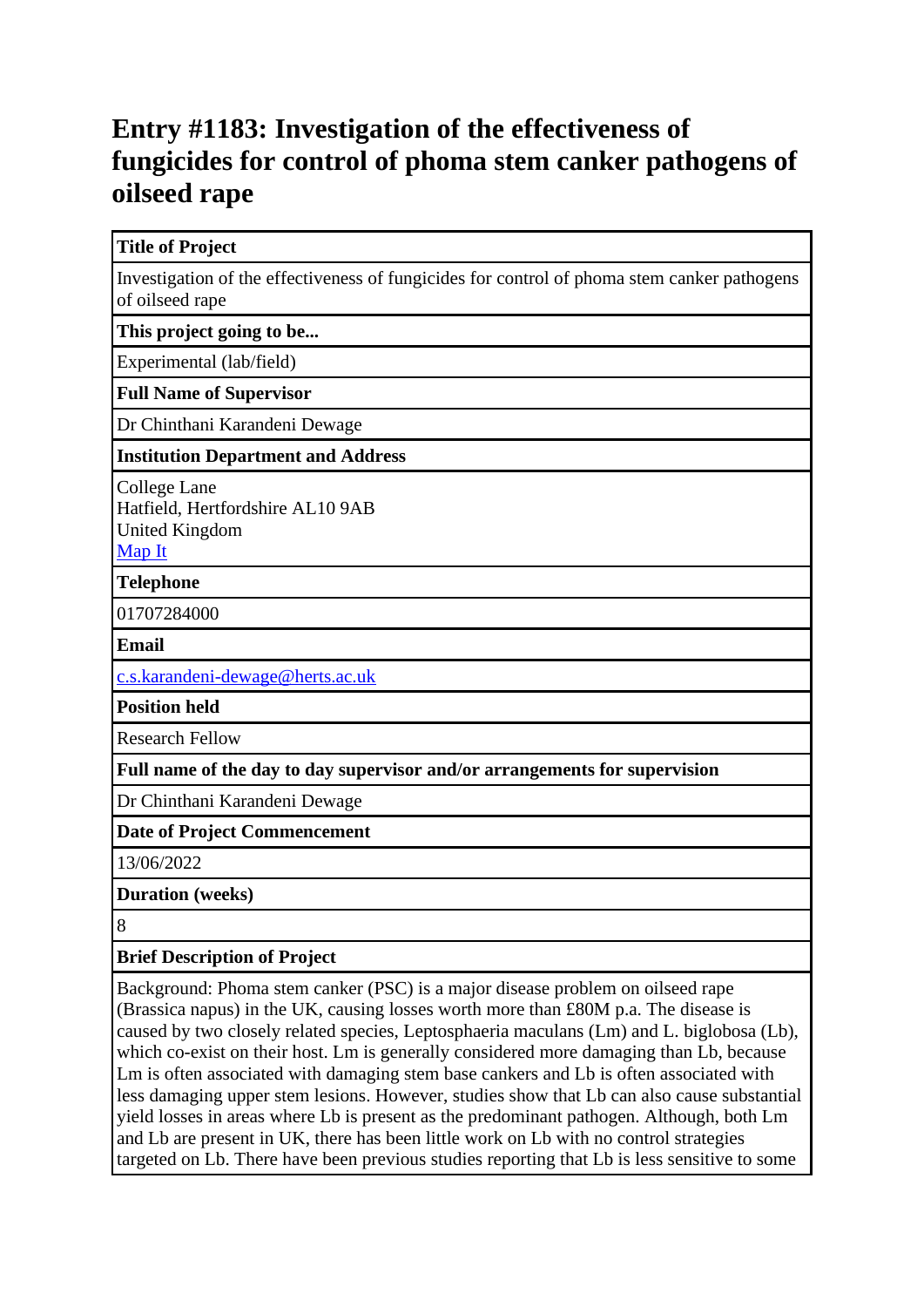azole fungicides that are commonly used for the control of phoma stem canker (Eckert et al. 2010; Huang et al. 2011). Investigation of fungicide-sensitivity in other fungal pathogens showed that mutations in the sterol  $14\alpha$ -demethylase (CYP51) gene is the main cause of development of fungicide insensitivity/resistance against azole fungicides (Cools & Fraaije, 2008; Carter et al., 2014). Although differences in sensitivity to flusilazole amongst Lm isolates have been observed, no mutations were detected in the Lm CYP51 gene (Huang et al., 2011). There have been no major structural differences identified between the predicted Lm and Lm CYP51 protein models (Sewell et al. 2017). Therefore, this project aims to investigate the invitro and in planta CYP51 gene expression differences between Lm and Lb as a contributing factor for the fungicide insensitivity.

Methodology: Student will be provided with RNA samples extracted from cotyledons of B. napus inoculated with L. maculans or L. biglobosa. The sampling has been done at two different time points (3 and 12 days after inoculation). The work involves cDNA synthesis and RT PCR with specific primers to detect the in planta CYP51 gene expression of these two pathogens. Mycelia samples have also been collected from invitro culture of the two pathogens. These samples will be used to investigate the invitro CYP51 gene expression from L. maculans and L. biglobosa. Comparison of gene expression between the two pathogens both in planta and in vitro can be used to improve our knowledge about the differences between these two pathogens in their insensitivity to azole fungicides.

This project will enable the student to understand key principles of plant pathology and to gain skills in molecular biology techniques including, RNA extraction, PCR, geneexpression analysis, etc. The student will work as part of a research group interacting with other PhD, MSc research students working on various aspects of plant pathology (host resistance, pathogen population studies, inter-species interactions, etc.), that will be beneficial for the students development.

#### **Attach the recommended reading for the project**

Eckert, M. R., Rossall, S., Selley, A. & Fitt, B. D. L. Effects of fungicides on in vitro spore germination and mycelial growth of the phytopathogens Leptosphaeria maculans and L. biglobosa (Phoma stem canker of oilseed rape). Pest Manag. Sci. 66, 396–405 (2010).

Huang, Y. J. et al. Effects of fungicide on growth of Leptosphaeria maculans and L. biglobosa in relation to development of phoma stem canker on oilseed rape (Brassica napus). Plant Pathol. 60, 607–620 (2011).

Carter, H. E. et al. Alterations in the predicted regulatory and coding regions of the sterol 14α-demethylase gene (CYP51) confer decreased azole sensitivity in the oilseed rape pathogen Pyrenopeziza brassicae. Mol. Plant Pathol. 15, 513–522 (2014).

Cools, H. J. & Fraaije, B. A. Are azole fungicides losing ground against Septoria wheat disease? Resistance mechanisms in Mycosphaerella graminicola. Pest Manag. Sci. 64, 681– 684 (2008).

Sewell, Thomas R., et al. "Azole sensitivity in Leptosphaeria pathogens of oilseed rape: the role of lanosterol 14α-demethylase." Scientific Reports 7.1 (2017): 1-12.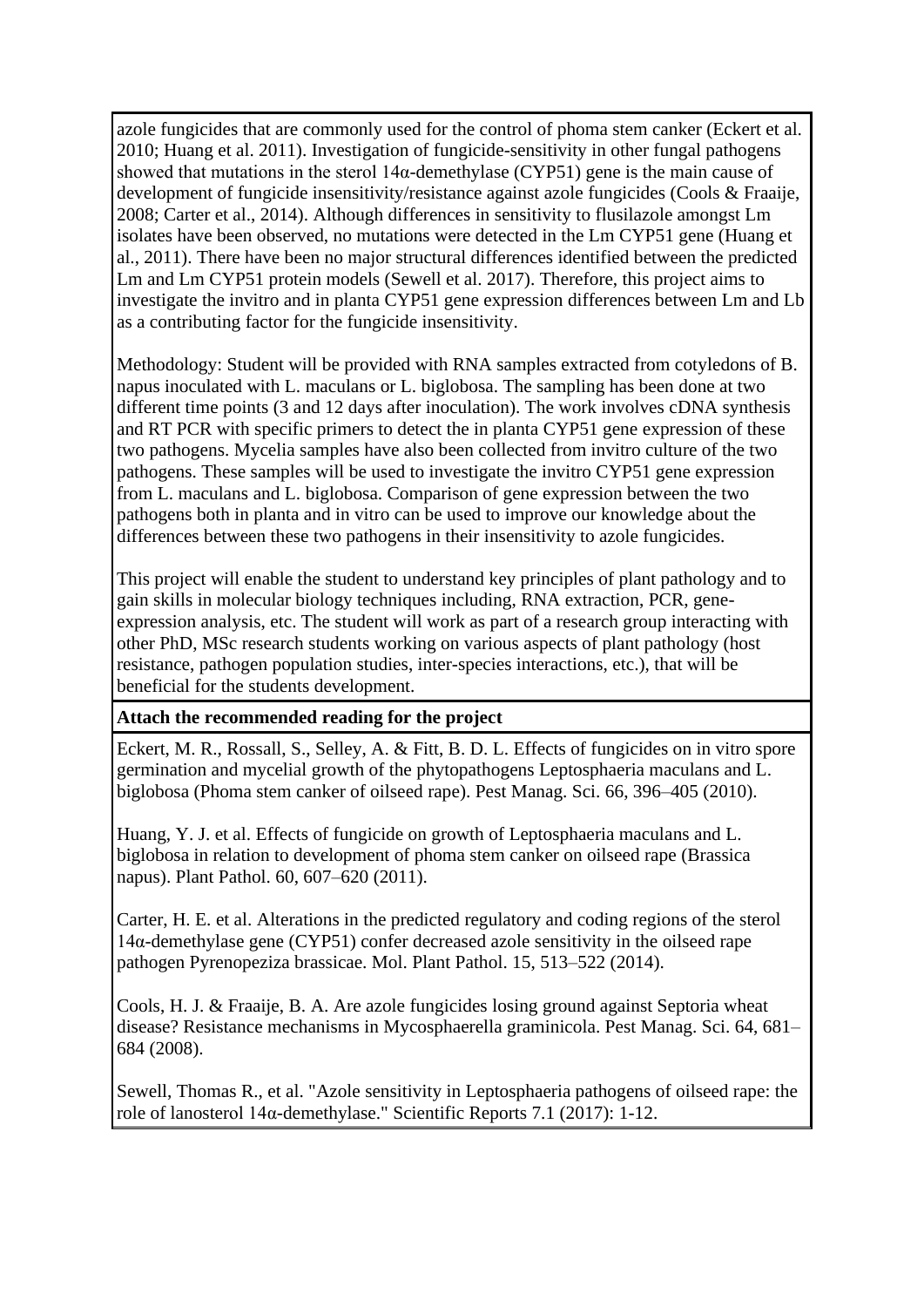## **Entry #1181: Genome Assembly and Prediction of Metabolic and Functional Trait Profiles of Pectobacterium Species Isolated from Soft Rotting Potato Tubers**

**Title of Project**

Genome Assembly and Prediction of Metabolic and Functional Trait Profiles of Pectobacterium Species Isolated from Soft Rotting Potato Tubers

**This project going to be...**

Remote/virtual

**Full Name of Supervisor**

Dr Ciara Keating

**Institution Department and Address**

Bower Building, University Avenue, University of Glasgow Glasgow, Lanarkshire G12 8QQ United Kingdom

[Map It](http://maps.google.com/maps?q=Bower+Building%2C+University+Avenue%2C+University+of+Glasgow+Glasgow%2C+Lanarkshire+G12+8QQ+United+Kingdom)

**Telephone**

07454844802

**Email**

[ciara.keating@glasgow.ac.uk](mailto:ciara.keating@glasgow.ac.uk)

**Position held**

Post Doctoral Research Associate

**Full name of the day to day supervisor and/or arrangements for supervision**

Dr Keating will co-supervise and deliver training to the student with Dr Ijaz (Reader in Bioinformatic Engineering: http://userweb.eng.gla.ac.uk/umer.ijaz/). They will be integrated into the Environmental Omics Lab and the cross-disciplinary Blackleg Hub team (https://www.blackleghub.ac.uk). Training and daily meetings will be held on Teams/Zoom which will cover plans for the week and training on techniques. The student will attend weekly project meetings where they will show Powerpoint slides of their progress.

- Skills: Dr Keating has co-supervised 13+ computational MSc projects with Dr Ijaz from 2020-2022.

**Date of Project Commencement**

09/05/2022

**Duration (weeks)**

10

**Brief Description of Project**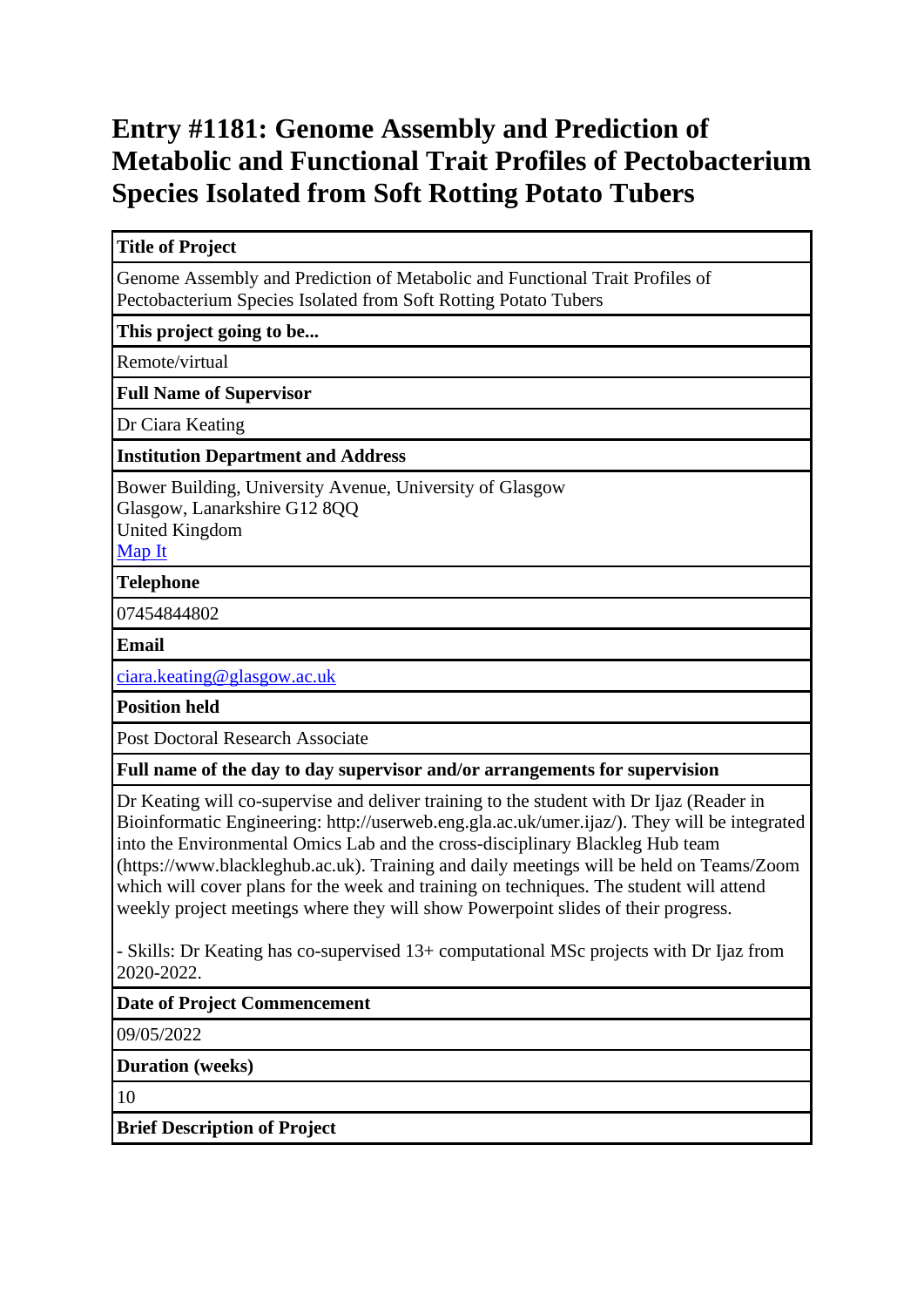Background

The potato is one of the most popular vegetables in the UK. The potato grower industry suffers losses in excess of £50M per year from potato blackleg disease. Blackleg disease is a soft rot disease whereby pathogenic bacteria (Pectobacterium spp) produce enzymes (cellulases and pectinases for example) that allow them to degrade the plant cell walls. This capability is actually quite interesting in terms of biotechnology. Food, plant and paper mill waste contain high volumes of cellulose and lignocellulose. A biotechnological process – termed anaerobic digestion can be applied to degrade these wastes and convert them to renewable energy in the form of methane gas. However, the initial break-down of cellulose is often a rate-limiting step in the process and leads to poor methane yields. Yet, Pectobacterium breaks down plant cell walls relatively easily. In this studentship, we will analyse the genomes of Pectobacterium species, with a particular focus on the metabolic functions and their contribution to biogeochemical cycling (e.g. the carbon cycle) using state of the art bioinformatics software.

### **Objectives**

Therefore the aims and objectives of this studentship are to:

• Assemble the genomes of 20+ novel Pectobacterium isolates with demonstrated ability to initiate soft rot infection in five potato varieties from multiple agricultural field sites (Week  $1 -$ Week 3).

• Annotate the genomes to recover metabolic function in particular focusing on major biogeochemical pathways such as Carbon, Nitrogen and Sulfur, and other nutrient cycles (Week  $4 -$  Week 6).

• Compare the genomes (SNPs, genes) to existing genomes of Pectobacterium species available in public repositories such as NCBI (Week 7 – Week 10)

Supervision and Benefit to the Student

This will be a remote computational research project. The student should have basic computational skills. I will co-supervise and deliver training to the student with Dr Ijaz (Reader in Bioinformatic Engineering: http://userweb.eng.gla.ac.uk/umer.ijaz/). They will be integrated into the Environmental Omics Lab and the cross-disciplinary Blackleg Hub team (https://www.blackleghub.ac.uk). The student will also attend the wider grant consortium meetings (held on a bi-monthly basis) where updates from all the involved institutes are shown. Importantly, these meetings have all the staff from the project from across the UK and key industry contacts such as potato growers, SASA, and other stakeholders. We anticipate that these findings will form part of a short research or perspective article citing that Pectobacterium may be adaptable for biotechnological solutions.

## **Attach the recommended reading for the project**

Literature related to blackleg disease and Pectobacterium:

Wolf, J.M., Acuña, I., Boer, S.H.D., Brurberg, M.B., Cahill, G., Charkowski, A.O., Coutinho, T., Davey, T., Dees, M.W., Degefu, Y. and Dupuis, B., 2021. Diseases caused by Pectobacterium and Dickeya species around the world. In Plant diseases caused by Dickeya and Pectobacterium species (pp. 215-261). Springer, Cham.

Toth, I.K., Barny, M.A., Brurberg, M.B., Condemine, G., Czajkowski, R., Elphinstone, J.G., Helias, V., Johnson, S.B., Moleleki, L.N., Pirhonen, M. and Rossmann, S., 2021. Pectobacterium and Dickeya: environment to disease development. In Plant Diseases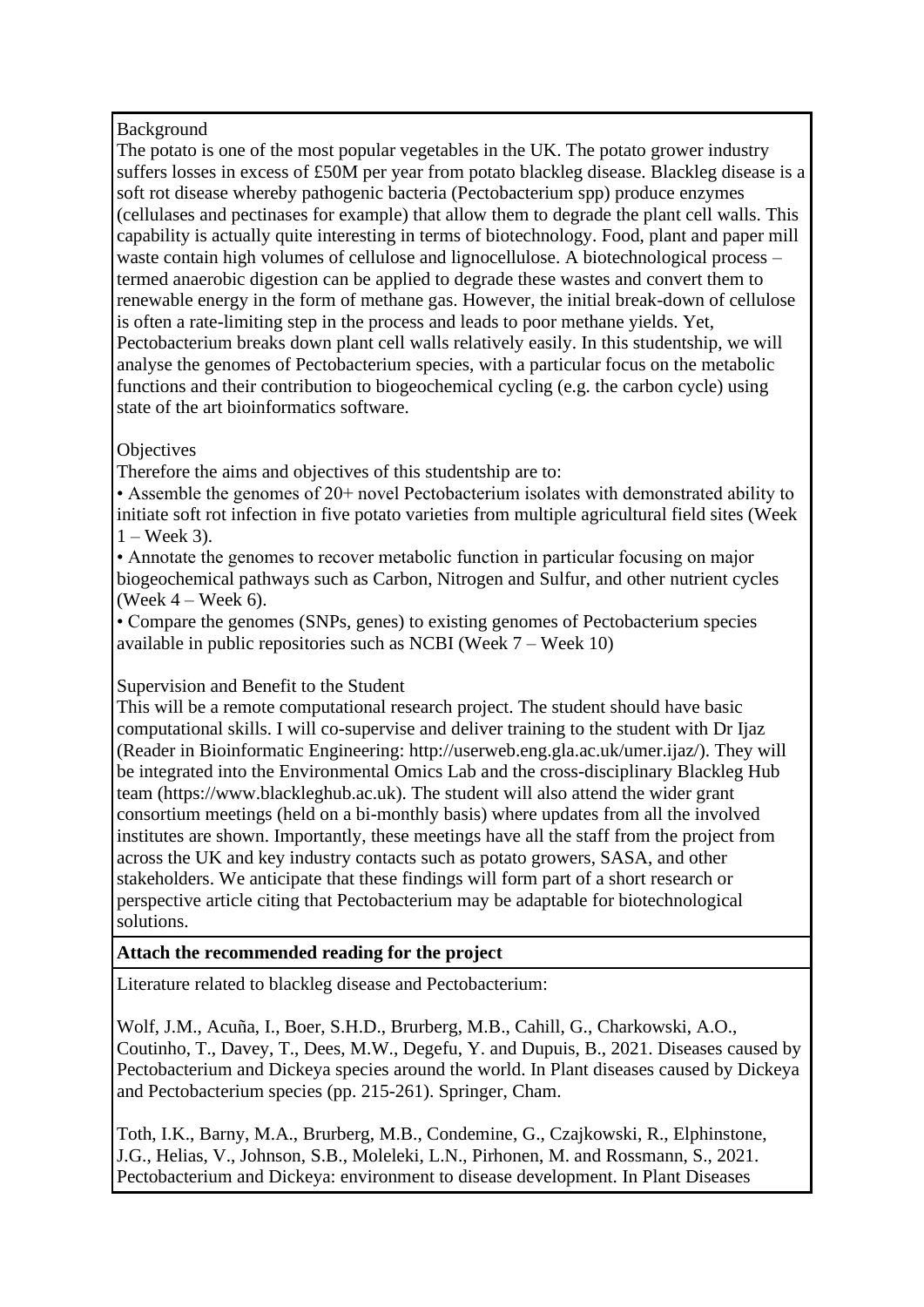Caused by Dickeya and Pectobacterium Species (pp. 39-84). Springer, Cham.

Skelsey, P., Humphris, S.N., Campbell, E.J. and Toth, I.K., 2018. Threat of establishment of non-indigenous potato blackleg and tuber soft rot pathogens in Great Britain under climate change. PLoS One, 13(10), p.e0205711.

Literature related to computational methods that will be used in this project:

Stratakos, A.C., Ijaz, U.Z., Ward, P., Linton, M., Kelly, C., Pinkerton, L., Scates, P., McBride, J., Pet, I., Criste, A. and Stef, D., 2020. In vitro and in vivo characterisation of Listeria monocytogenes outbreak isolates. Food Control, 107, p.106784. Dingle, K.E., Didelot, X., Quan, T.P., Eyre, D.W., Stoesser, N., Marwick, C.A., Coia, J., Brown, D., Buchanan, S., Ijaz, U.Z. and Goswami, C., 2019. A role for tetracycline selection in recent evolution of agriculture-associated Clostridium difficile PCR ribotype 078. MBio, 10(2), pp.e02790-18.

Page, A.J., Cummins, C.A., Hunt, M., Wong, V.K., Reuter, S., Holden, M.T., Fookes, M., Falush, D., Keane, J.A. and Parkhill, J., 2015. Roary: rapid large-scale prokaryote pan genome analysis. Bioinformatics, 31(22), pp.3691-3693.

Brynildsrud, O., Bohlin, J., Scheffer, L. and Eldholm, V., 2016. Rapid scoring of genes in microbial pan-genome-wide association studies with Scoary. Genome biology, 17(1), pp.1- 9.

Zhou, Z., Tran, P.Q., Breister, A.M., Liu, Y., Kieft, K., Cowley, E.S., Karaoz, U. and Anantharaman, K., 2022. METABOLIC: high-throughput profiling of microbial genomes for functional traits, metabolism, biogeochemistry, and community-scale functional networks. Microbiome, 10(1), pp.1-22.

Li, X., Ma, Y., Liang, S., Tian, Y., Yin, S., Xie, S. and Xie, H., 2018. Comparative genomics of 84 Pectobacterium genomes reveals the variations related to a pathogenic lifestyle. BMC genomics, 19(1), pp.1-22.

## **Entry #1179: Ash dieback: analysis and modelling of the Realising Ash Potential field trials**

## **Title of Project**

Ash dieback: analysis and modelling of the Realising Ash Potential field trials

**This project going to be...**

Experimental (lab/field), remote/virtual, Computational, on site

**Full Name of Supervisor**

Prof. Adam Kleczkowski

## **Institution Department and Address**

Dept. Mathematics and Statistics, University of Strathclyde, 26 Richmond Street Glasgow, Glasgow G1 1XH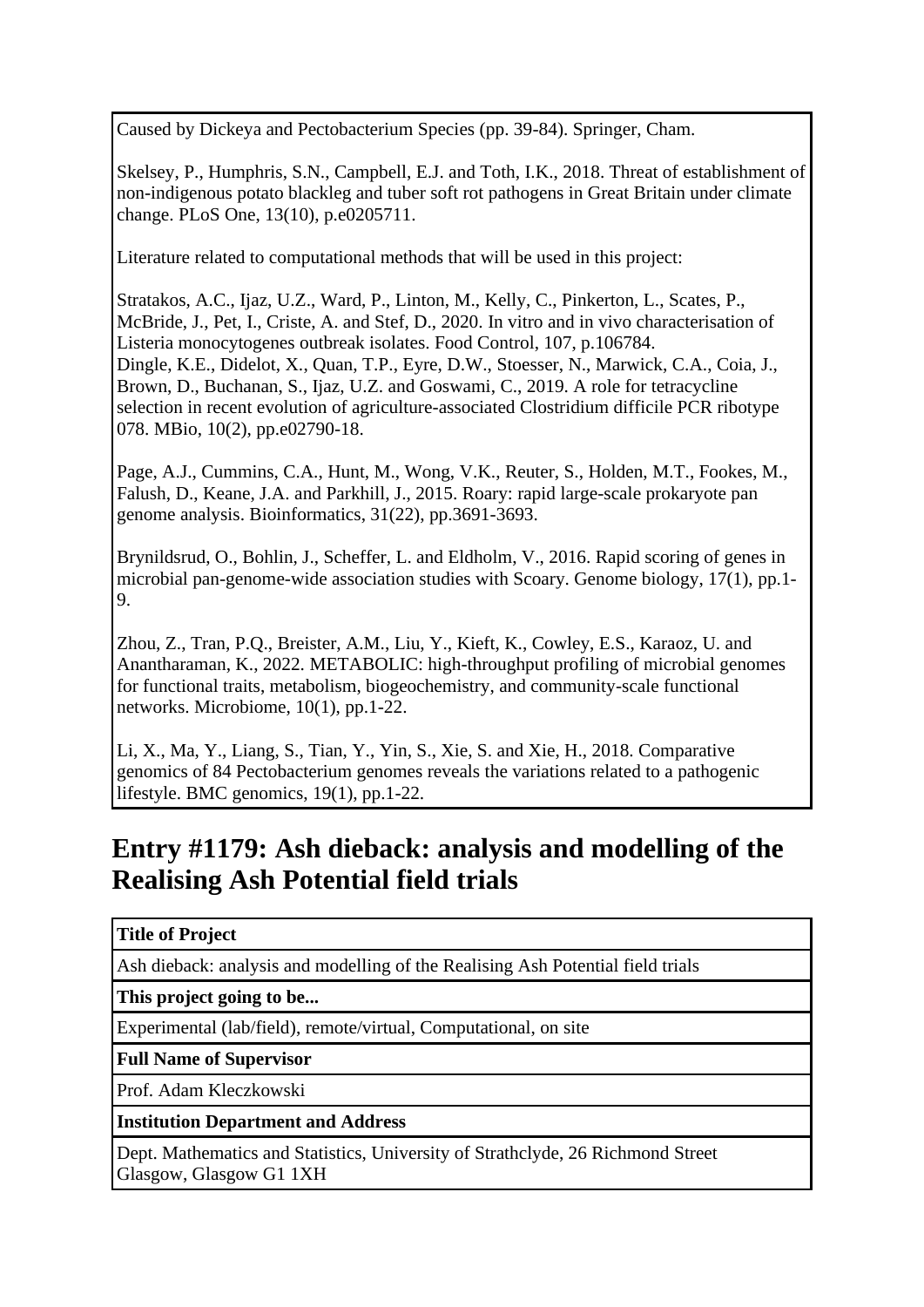United Kingdom [Map It](http://maps.google.com/maps?q=Dept.+Mathematics+and+Statistics%2C+University+of+Strathclyde%2C+26+Richmond+Street+Glasgow%2C+Glasgow+G1+1XH+United+Kingdom)

### **Telephone**

07912548012

#### **Email**

[adamk@mathbio.com](mailto:adamk@mathbio.com)

#### **Position held**

Professor

#### **Full name of the day to day supervisor and/or arrangements for supervision**

The project will be jointly supervised by Prof. A Kleczkowski (Strathclyde) and Dr J Clark (Future Trees Trust). The data analysis and modelling will be carried out in Glasgow, Scotland, but there is a possibility of carrying out the work entirely remotely. The student will also have an opportunity to travel to Oxfordshire to take part in collecting the 2022 data. The student will be given appropriate training by Dr Clark and the Future Trees Trust; transport and accommodation will be covered from the project budget.

#### **Date of Project Commencement**

15/06/2022

#### **Duration (weeks)**

10

#### **Brief Description of Project**

Ash dieback, Hymenoscyphus fraxineus, is a fungal disease that has been inflicting devastating impacts on the UK landscapes and biodiversity since its first detection in 2012; it is expected to have a £15b impact to the UK economy. It is now widespread in Europe, with up to 85% mortality rates recorded in plantations and 69% in woodlands. It is estimated that a large proportion of ash trees in the UK are already affected. As there is no promising treatment or prevention measure, the best hope for the long-term future of the UK's ash trees lies in identifying tolerant or resistant trees for breeding new generations.

This project combines unique field data sets collected during in the Realising Ash Potential trials and supplied by Dr Clark from the Future Trees Trust, and Prof. Kleczkowski modelling approaches. The student will also benefit from collaboration with a PhD student jointly supervised by Kleczkowski and Dr Cavers from the Centre of Ecology and Hydrology (CEH). Data on 4,212 trees collected for different provenances, consisting of budburst, senescence and infection levels assessed yearly since 2013, will be analysed statistically to uncover a relationship between tree provenance and disease resistance. An epidemiological model, based on a survival (Cox) model, will be constructed and fitted to data using appropriate statistical approaches. Depending on student interests, a Bayesian approach will be considered, allowing estimation of survival probabilities. An extension to an epidemiological, Susceptible-Infected-Removed, model will also be considered.

The student will also have an opportunity to travel to Oxfordhshire to take part in collecting the 2022 data and to subsequently analyse them and incorporate into the model. The student will be given appropriate training and support in travelling to the site.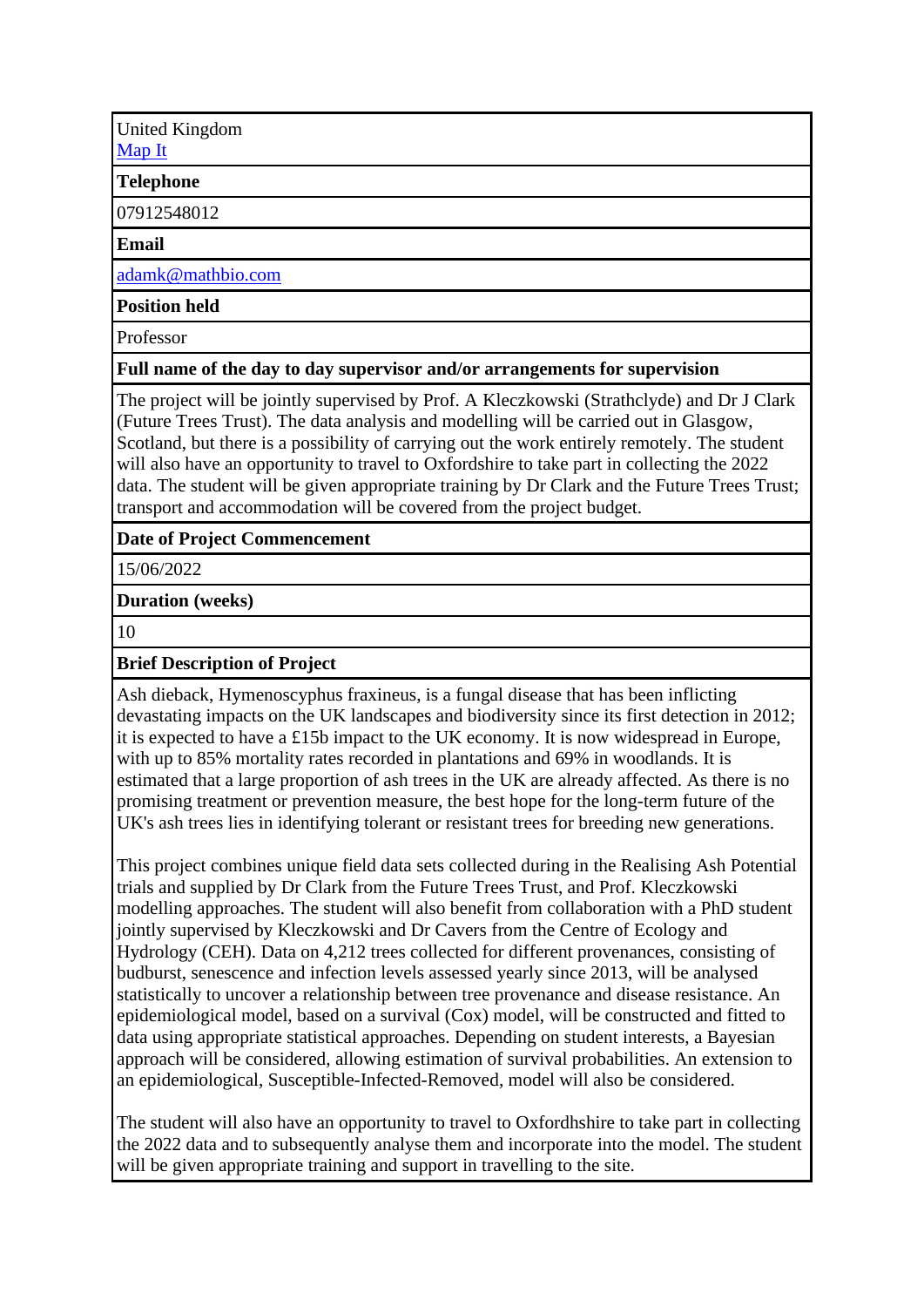The project suits a student of quantitative subjects, or a Biology student who wants to expand their portfolio by including advanced epidemiological modelling. The student will learn about ash biology and Ash Dieback impact, including the ability to identify disease in the field and the principles of field trials. They will also study basic spatial statistics and disease modelling, before progressing to using R to construct a model. Time permitting, the student will also explore how climate change is impacting spread of disease by combining epidemiological data with weather records.

The student will have the opportunity to present their work to members of CEH and Future Trees. They will also benefit from participation in a large NERC Treescape grant NE/V019988/1 " Learning to adapt to an uncertain future: linking genes, trees, people and processes for more resilient treescapes (newLEAF)" with Kleczkowski leading one of the work packages. The student will participate in regular project meetings and will present the results of the project for the consortium.

## **Attach the recommended reading for the project**

Literature (modelling):

• Kleczkowski A, Gilligan CA. 2007 Parameter estimation and prediction for the course of a single epidemic outbreak of a plant disease. Journal of The Royal Society Interface 4, 865– 877. (doi:10.1098/rsif.2007.1036)

• Kleczkowski A, Hoyle A, McMenemy P. 2019 One model to rule them all? Modelling approaches across OneHealth for human, animal and plant epidemics. Phil. Trans. R. Soc. B 374, 20180255. (doi:10.1098/rstb.2018.0255)

Literature (ash dieback):

• Forest Research: Pest and disease resources, Ash dieback (Hymenoscyphus fraxineus) https://www.forestresearch.gov.uk/tools-and-resources/fthr/pest-and-disease-resources/ashdieback-hymenoscyphus-fraxineus/ [Accessed 01/03/2022]

• McKinney LV, Nielsen LR, Collinge DB, Thomsen IM, Hansen JK, Kjær ED. 2014 The ash dieback crisis: genetic variation in resistance can prove a long-term solution. Plant Pathology 63, 485–499. (doi:10.1111/ppa.12196)

• Landolt J, Gross A, Holdenrieder O, Pautasso M. 2016 Ash dieback due to Hymenoscyphus fraxineus: what can be learnt from evolutionary ecology? Plant Pathology 65, 1056–1070. (doi:10.1111/ppa.12539)

• Plumb WJ, Coker TLR, Stocks JJ, Woodcock P, Quine CP, Nemesio-Gorriz M, Douglas GC, Kelly LJ, Buggs RJA. 2020 The viability of a breeding programme for ash in the British Isles in the face of ash dieback. PLANTS, PEOPLE, PLANET 2, 29–40. (doi:10.1002/ppp3.10060)

• Mitchell RJ et al. 2014 Ash dieback in the UK: A review of the ecological and conservation implications and potential management options. Biological Conservation 175, 95–109. (doi:10.1016/j.biocon.2014.04.019)

• Whittet R, Cottrell J, Cavers S, Pecurul M, Ennos R. 2016 Supplying trees in an era of environmental uncertainty: Identifying challenges faced by the forest nursery sector in Great Britain. Land Use Policy 58, 415–426. (doi:10.1016/j.landusepol.2016.07.027)

# **Entry #1178: Disrupting NLR networks: the case of plantparasitic nematodes.**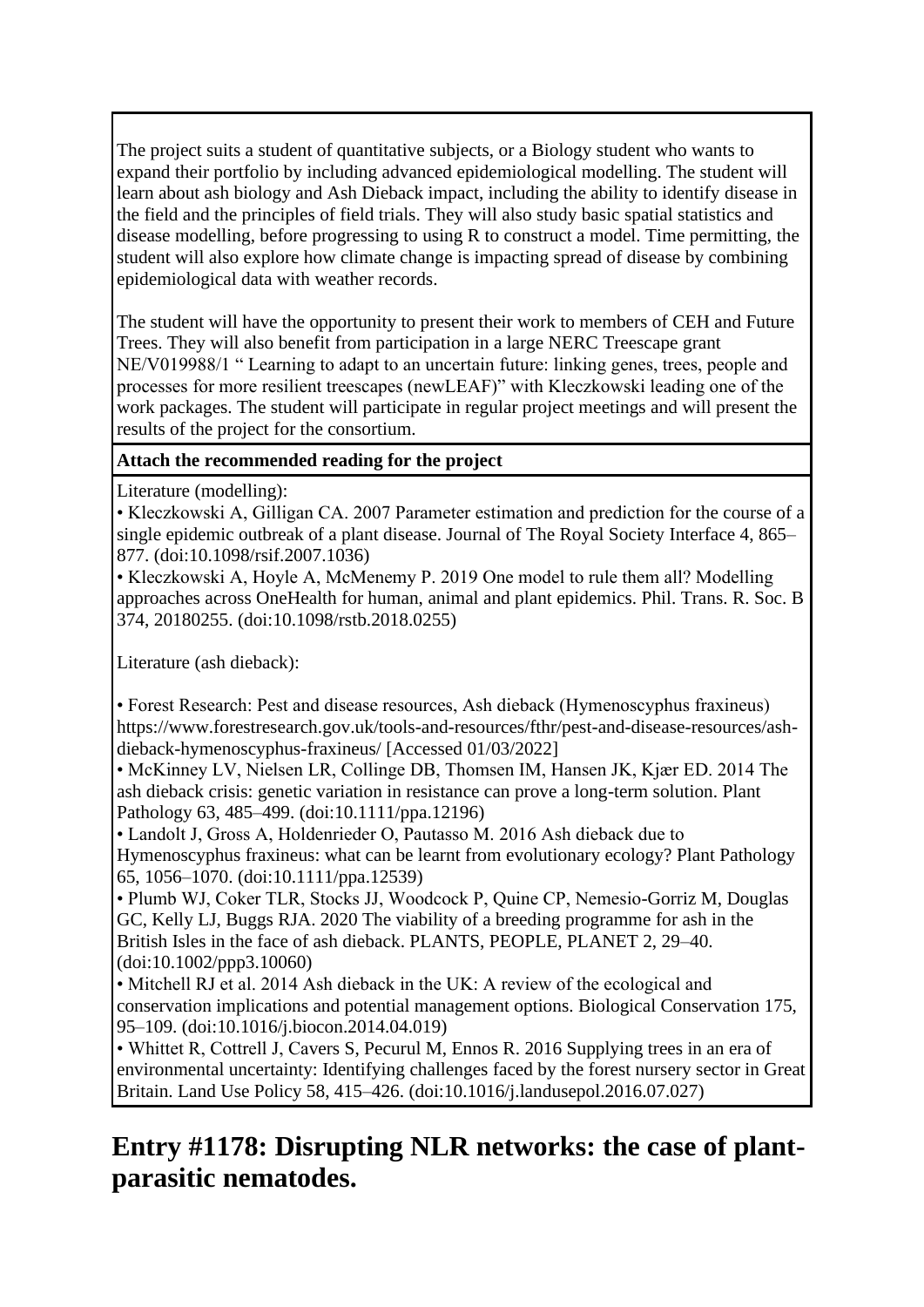**Title of Project**

Disrupting NLR networks: the case of plant-parasitic nematodes.

**This project going to be...**

Experimental (lab/field)

#### **Full Name of Supervisor**

Lida Derevnina

#### **Institution Department and Address**

93 Lawrence Weaver Road Cambridge, Cambridgeshire CB30LE United Kingdom [Map It](http://maps.google.com/maps?q=93+Lawrence+Weaver+Road+Cambridge%2C+Cambridgeshire+CB30LE+United+Kingdom)

**Telephone**

01223337150

**Email**

[LD645@cam.ac.uk](mailto:LD645@cam.ac.uk)

**Position held**

Head of Group

### **Full name of the day to day supervisor and/or arrangements for supervision**

The student will join the plant-pathology 'supergroup' at the Crop Science Centre: a brandnew research institute and joint initiative between the University of Cambridge and the National Institute of Agricultural Botany that aims to accelerate the world's transition to sustainable agriculture.

The student will have the benefit of joint supervision by experts in each respective part of the project: Lida Derevnina (LD), and members of her newly established lab, will be the primary supervisor and mentor for aspects related to plant immunity; Sebastian Eves-van den Akker (SEvdA) and members of his lab will supervise aspects related to effector discovery. This multidisciplinary and collaborative project will provide the student with a range of skills that will be greatly beneficial for their future careers and the experience of working in the collaborative environment that is commonplace in research.

The student will first be introduced to the study system and rationale for their project. They will then be guided through computational experiments and challenged to design a pipeline to aid in effector discovery in collaboration with SEvdA. In the lab, they will learn laboratory best practices by working closely with experienced members of the LD and SEvdA groups. They will be guided through the foundations of molecular cloning, transformation, plasmid extraction, sequencing etc, before transitioning to semi-autonomous working days to develop their independence as a researcher. No previous experience is required.

The student will be well integrated into all social and academic aspects of the laboratory. They can expect regular meetings with their supervisor(s) and daily contact with experienced members of the laboratory. The student will be encouraged to participate in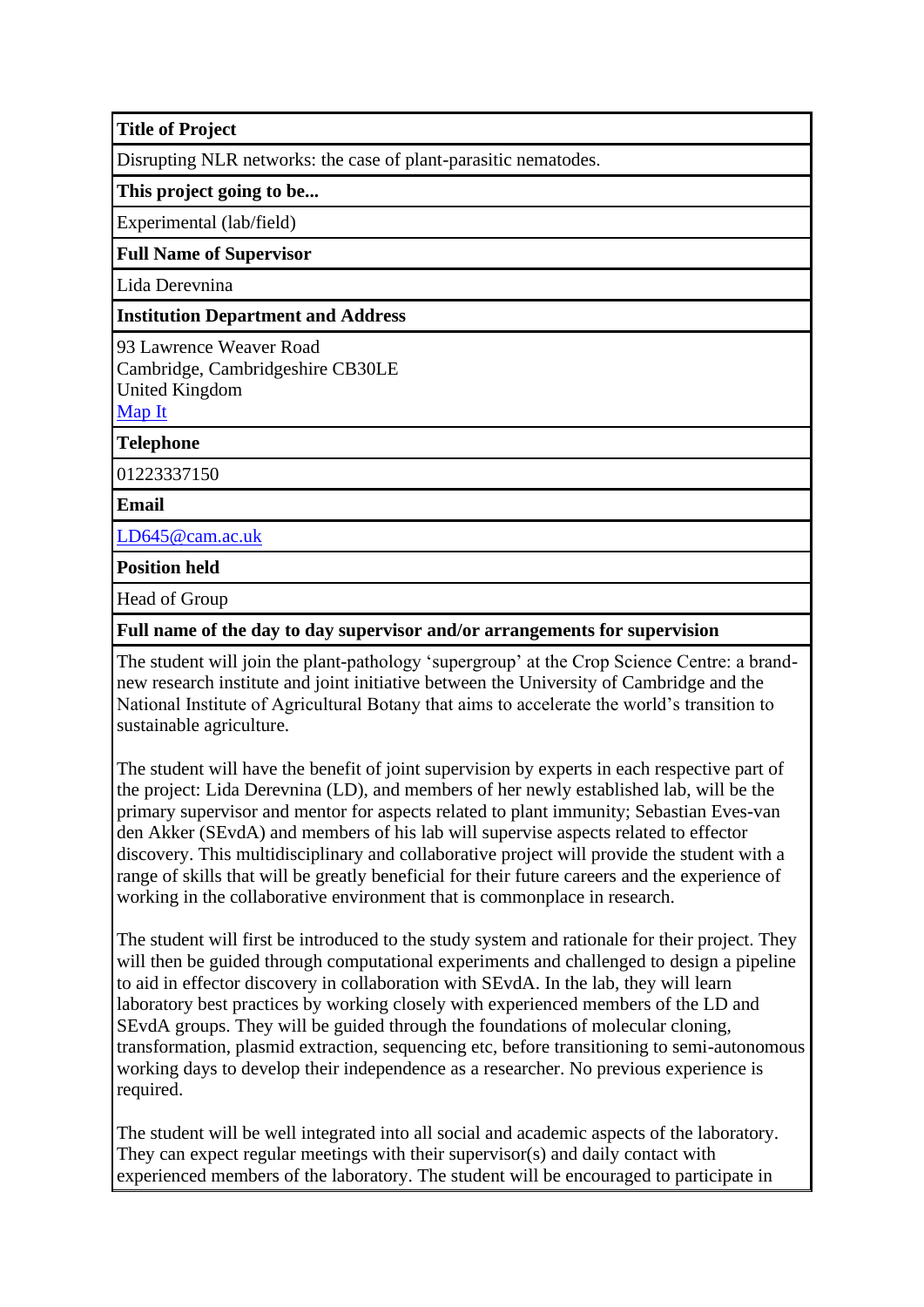informal academic meetings to discuss their progress and in discussions on other projects during lab meetings. These formal and informal meetings will provide the supervisors an opportunity to assess the student's progress and understanding of their project. At the end of the internship, the student will consolidate their knowledge, experience, and results into a formal presentation to the rest of the laboratory to showcase their critical assessment skills and progress.

#### **Date of Project Commencement**

18/07/2022

#### **Duration (weeks)**

10

#### **Brief Description of Project**

The plant immune system relies on nucleotide-binding domain and leucine-rich repeatcontaining (NLR) proteins to respond to invading pathogens and activate immune responses. An emerging paradigm in NLR biology is that "sensor" NLR proteins are paired with "helper" NLR proteins for immune signalling. In the Solanaceae, a major phylogenetic clade of NLRs form a complex immunoreceptor network in which multiple helper NLRs are required by a much larger number of sensor NLRs to mediate immunity against diverse pathogens. Many of these helper NLRs are highly, or exclusively, expressed in roots implicating them in immunity against root infecting pathogens, such as potato cyst nematodes. As such, helper NLRs are likely targets of pathogen derived molecules, known as effectors, as a means of overcoming plant immune responses. Thus, studying the extent to which effectors suppress helper NLRs offers an opportunity to understand the evolution and robustness of the NLR network.

A pilot study involving a fraction of nematode effector diversity has already revealed that plant parasitic nematodes secrete effectors to target helper NLRs expressed in solanaceous roots. Using the model Solanaceae plant, Nicotiana benthamiana, as a study system, we previously tested 26 nematode effectors for immunosuppression function. Of those 26 effectors,  $\sim$  10% were shown to suppress NLR network activity. We hypothesise many unknown effectors also function to suppress NLR network activity. Extending this study across the greater nematode effectorome is of paramount importance and will lead to greater insights into the mechanisms parasitic nematodes use to perturb immune receptor networks, and thus potential interventions to manage this pest in agriculture.

The student will participate in a programme of research aimed at dissecting the immunesupressing functions of potato cyst nematode effectors, by working to identify, clone, and screen nematode effectors for helper NLR-suppressing ability in N. benthamiana. The student will have the opportunity to: i) develop a bioinformatics pipeline to mine effector candidates from the genome of potato cyst nematodes, based on recent advances in glandcell sequencing technology; ii) use synthetic biology techniques to clone the candidate effectors into the relevant expression vectors; iii) and test their activity for suppression of helper NLRs using Agrobacterium-mediated expression in N. benthamiana. This multidisciplinary project involves computational and wet lab experiments that will be tailored to the interests and skills of the successful applicant, to maximise their contribution to the overall research programme.

Taken together, this project will provide an opportunity for immersive training in cutting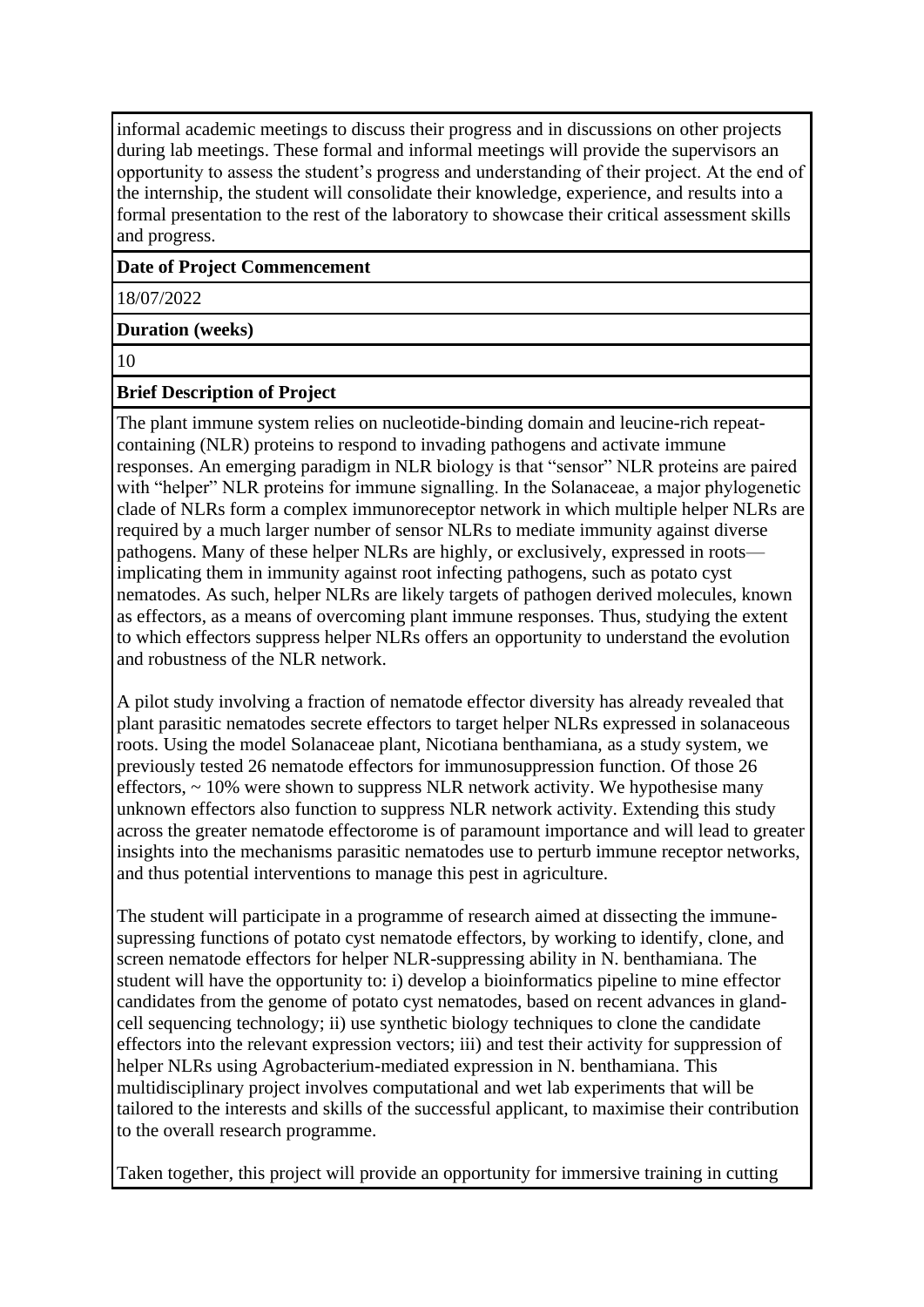edge plant pathogen research to a new trainee, and uncover details of the fascinating and agronomically important co-evolutionary arms race that occurs between potato cyst nematodes and their solanaceous plant hosts.

### **Attach the recommended reading for the project**

Wu et al 2017 NLR network mediates immunity to diverse plant pathogens PNAS 114(30) https://doi.org/10.1073/pnas.1702041114

Wu, Derevnina et al 2018 Receptor networks underpin plant immunity Science 360(6395) DOI: 10.1126/science.aat2623

Derevnina et al 2021 Plant pathogens convergently evolved to counteract redundant nodes of an NLR immune receptor network PLoS Biology https://doi.org/10.1371/journal.pbio.3001136

Eves-van den Akker, Sebastian. "Plant–nematode interactions." Current opinion in plant biology 62 (2021): 102035. https://doi.org/10.1016/j.pbi.2021.102035

## **Entry #1173: Establishing a Cereal-Pseudomonas Pathosystem for Comparative Phytopathology Research**

#### **Title of Project**

Establishing a Cereal-Pseudomonas Pathosystem for Comparative Phytopathology Research

**This project going to be...**

Experimental (lab/field)

**Full Name of Supervisor**

Philip Carella

**Institution Department and Address**

John Innes Centre, Colney Lane Norwich, Norfolk NR4 7UH United Kingdom [Map It](http://maps.google.com/maps?q=John+Innes+Centre%2C+Colney+Lane+Norwich%2C+Norfolk+NR4+7UH+United+Kingdom)

**Telephone**

+44 (0)1603 450000.

**Email**

[philip.carella@jic.ac.uk](mailto:philip.carella@jic.ac.uk)

**Position held**

Group Leader

**Full name of the day to day supervisor and/or arrangements for supervision**

Dr. Phil Carella (group leader) will routinely meet with the student and advise on experimental design and implementation. Dr. Khong-Sam Chia (postdoc) will support the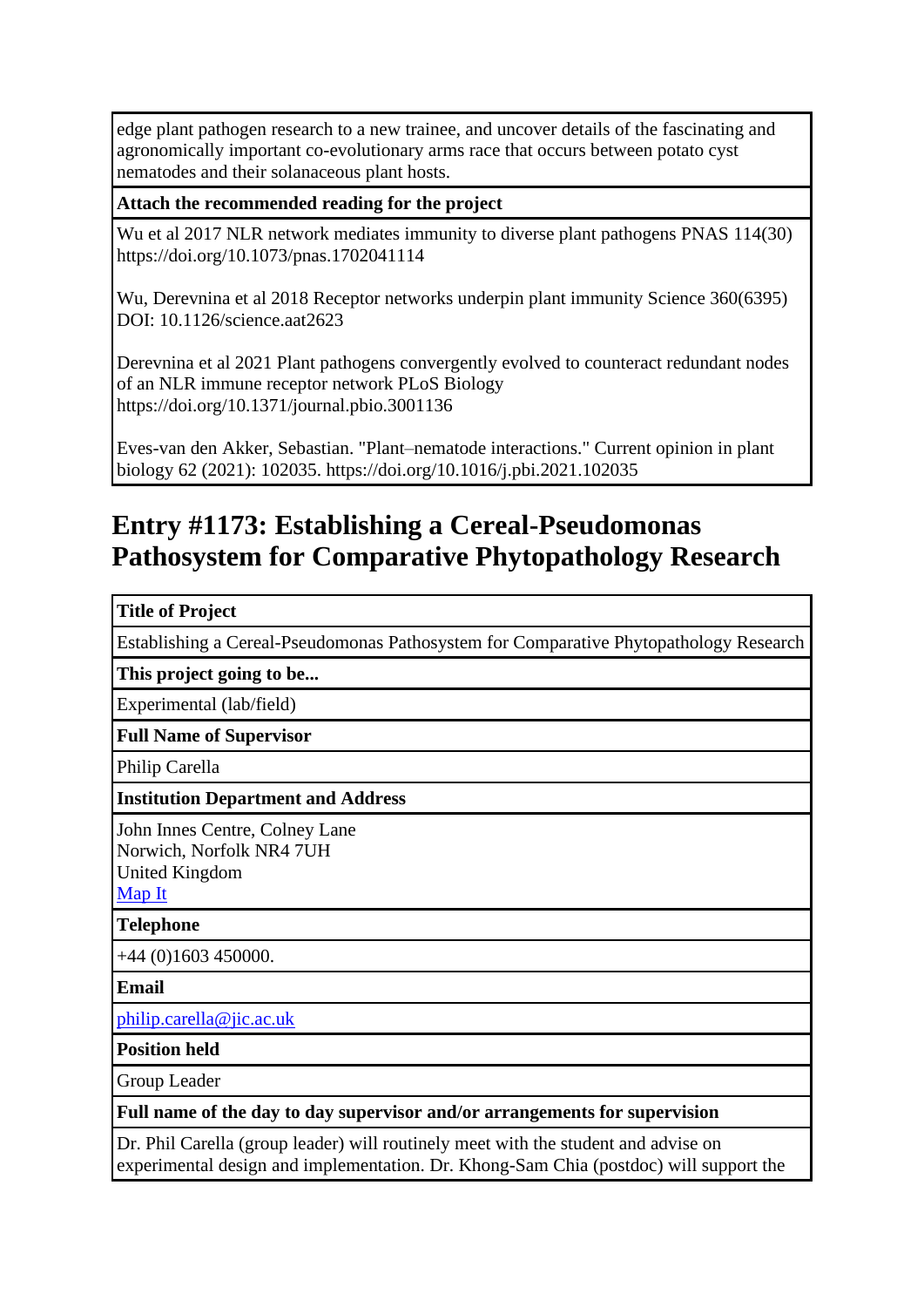student in the lab and with infection assays, phenotyping, and bacterial growth determination. Additional training on bacterial transformations and genetic manipulation will be done with Dr. Phil Carella.

### **Date of Project Commencement**

03/07/2022

#### **Duration (weeks)**

8

## **Brief Description of Project**

Pseudomonas syringae (Psy) is a widespread bacterial pathogen that causes significant damage to plants worldwide. While a vast amount of molecular pathology research has focused on it's interactions with model dicots like Arabidopsis and tomato, several agricultural and ecological surveys have identified Psy isolates with expansive host ranges that include monocots like cereal crops. To begin to identify and understand mechanisms of virulence that are important for cereal infection, the student will screen a diverse set of 75 Psy isolates for their ability to cause disease in the model cereal Hordeum vulgare. Upon isolating a reliable virulent strain, they will then assess virulence in additional monocot crops like wheat and maize. Despite the time constraints the student will also contribute to resource development by generating type 3 secretion system (T3SS)-deficient mutants (hrcC) unable to utilize effector proteins and/or mutants in common bacterial phytoxins. Time permitting, this will enable them to assess the contribution of core virulence factors to cereal infection. Thus far our preliminary analyses using a set of strains has identified differential capacities of Psy isolates to promote disease in distantly-related plants. Integrating monocot crops into this framework will enable further comparative analyses that will shed light on generalized-vs-specific virulence principles within the Pseudomonas syringae species complex.

**Attach the recommended reading for the project**

Evolution of Pseudomonas syringae: https://pubmed.ncbi.nlm.nih.gov/30606234/

# **Entry #1169: Study of proteolysis of plant immune receptors**

#### **Title of Project**

Study of proteolysis of plant immune receptors

**This project going to be...**

Experimental (lab/field)

**Full Name of Supervisor**

Dr. Mariana Schuster

**Institution Department and Address**

South Parks Road Oxford, Oxfordshire OX13RB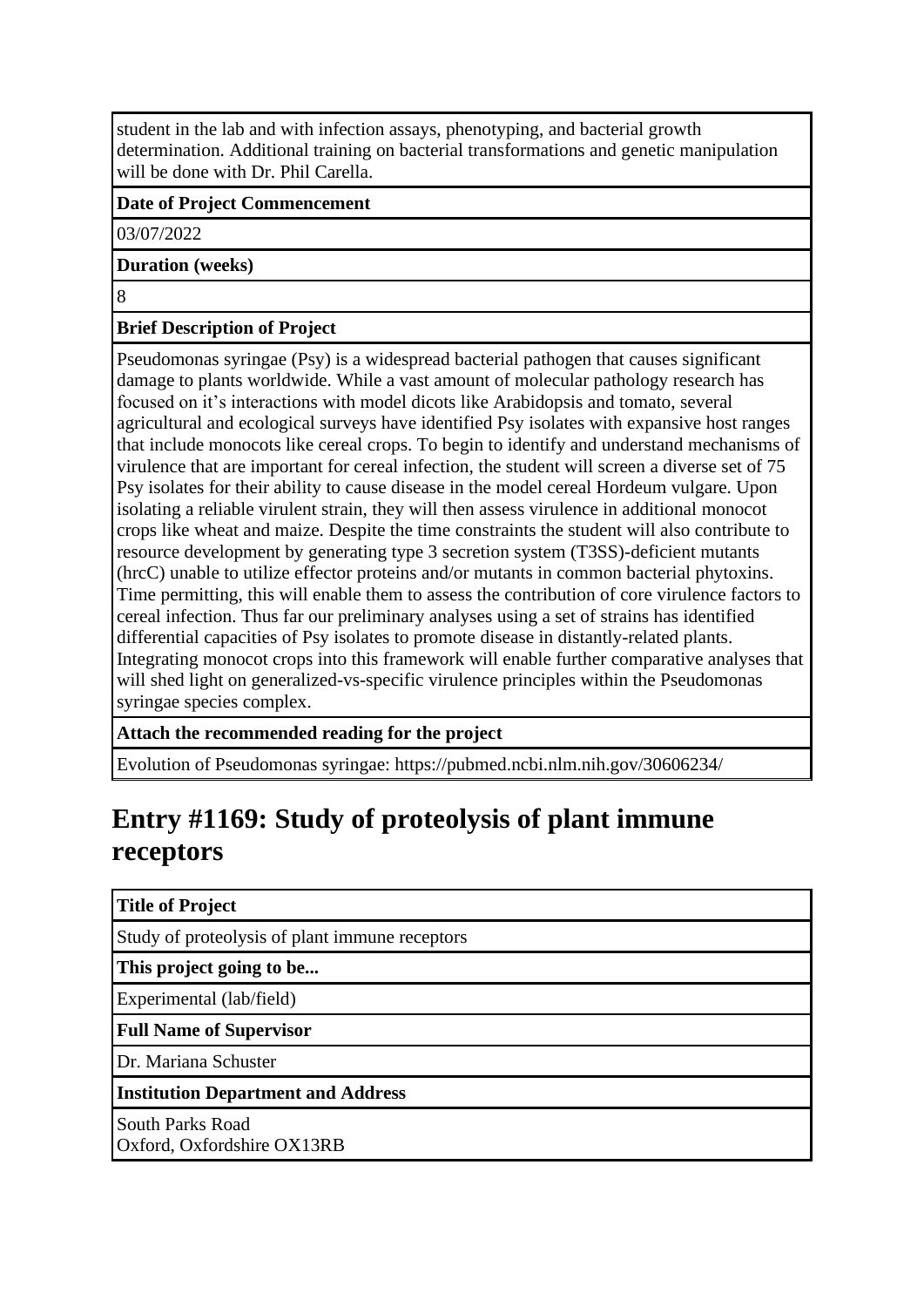United Kingdom [Map It](http://maps.google.com/maps?q=South+Parks+Road+Oxford%2C+Oxfordshire+OX13RB+United+Kingdom)

**Telephone**

1865 275122

**Email**

[mariana.schuster@plants.ox.ac.uk](mailto:mariana.schuster@plants.ox.ac.uk)

**Position held**

Post-doctoral researcher

**Full name of the day to day supervisor and/or arrangements for supervision**

Dr. Mariana Schuster

**Date of Project Commencement**

13/06/2022

**Duration (weeks)**

6

**Brief Description of Project**

Background:

Immune receptors are arguably the most important proteins of the plant immune system as these are responsible for initiating the immune response. Immune receptors located at the plasma membrane constitute the frontline of pathogen recognition. Due to their crucial function, the homeostasis, activities, and subcellular dynamics of these receptors are subjected to tight regulation. Understanding the function and regulation of immune receptors therefore promises to reveal new opportunities for crop protection. Proteolytic cleavage of immune receptors is emerging as a necessary regulatory process of immune receptor function. Through proteomics data mining, we have generated a list of receptor candidates that undergo proteolysis in vivo. The next step is to validate these candidates in planta.

Aim:

Investigate proteolysis of immune receptors of the model plant Nicotiana benthamiana.

Methods and tools:

1. Generation of Agroinfiltration constructs for the transient expression of immune receptors in Nicotiana benthamiana

2. Preparation of plant extracts for biochemical analysis

3. Visualization of receptor proteolysis via western blot

4. Challenge of receptor proteolysis with protease inhibitors

**Attach the recommended reading for the project**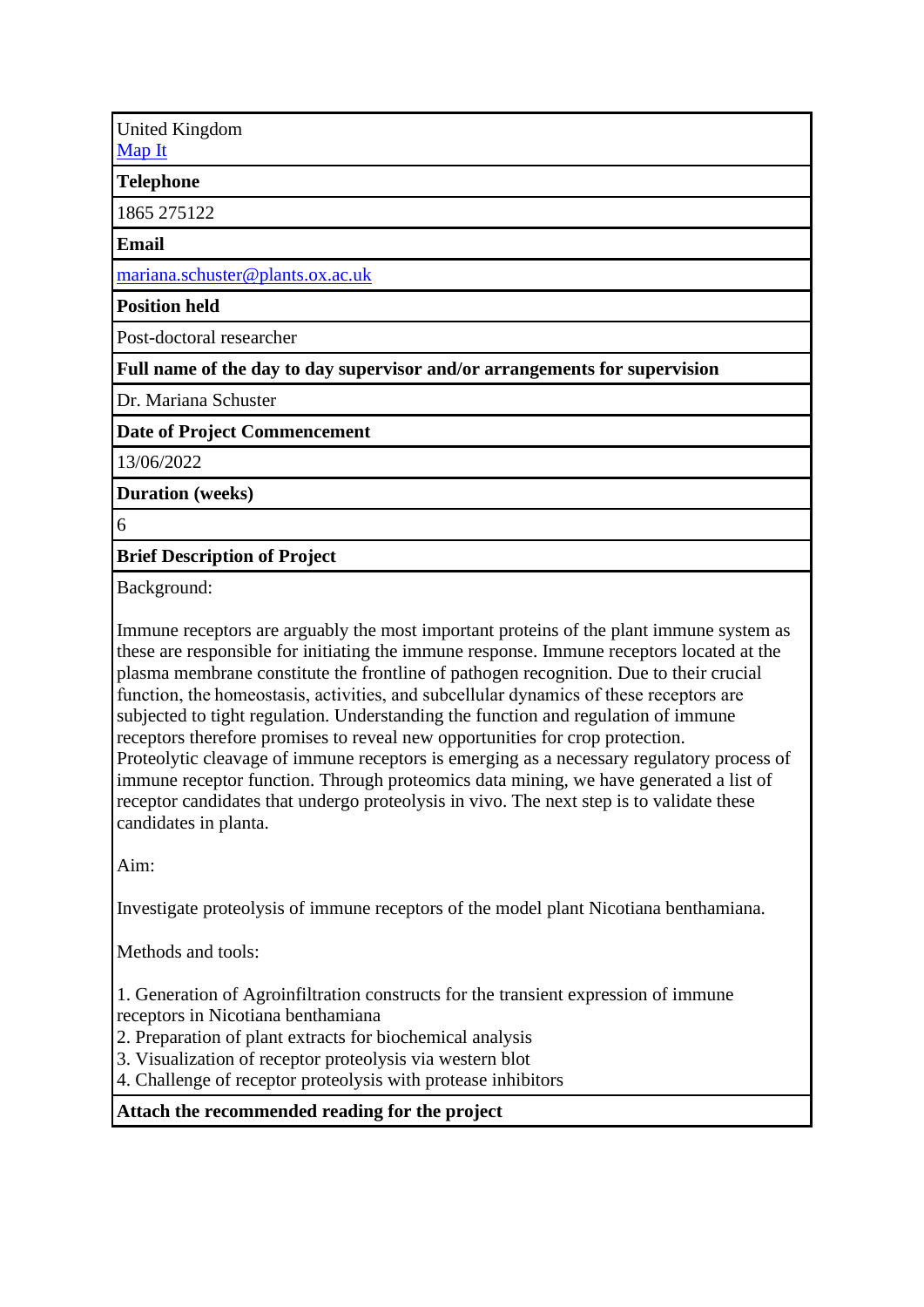Kong L, Rodrigues B, Kim JH, He P, Shan L. (2021) More than an on-and-off switch: Posttranslational modifications of plant pattern recognition receptor complexes. Curr Opin Plant Biol. Oct;63:102051. DOI: 10.1016/j.pbi.2021.102051.

# **Entry #1166: Identification of the subcellular localisation of fungal pathogen effectors**

### **Title of Project**

Identification of the subcellular localisation of fungal pathogen effectors

**This project going to be...**

Experimental (lab/field) remote/virtual

**Full Name of Supervisor**

Martin Darino

**Institution Department and Address**

Department of Biointeractions and Crop Protection, Rothamsted Research, West Common Harpenden, Hertfordshire AL5 2JQ

United Kingdom

[Map It](http://maps.google.com/maps?q=Department+of+Biointeractions+and+Crop+Protection%2C+Rothamsted+Research%2C+West+Common+Harpenden%2C+Hertfordshire+AL5+2JQ+United+Kingdom)

**Telephone**

+44 1582763133

**Email**

[martin.darino@rothamsted.ac.uk](mailto:martin.darino@rothamsted.ac.uk)

**Position held**

Post-Doctoral Research Scientist

**Full name of the day to day supervisor and/or arrangements for supervision**

Dr. Martin Darino will be the main supervisor taking care of the day to day supervision. He possesses deep experience in fungal transformation, molecular and cell biology techniques developed it earlier (Darino et al., 2021). Dr. Darino will help the student in the cloning of the mitochondria marker and evaluation in N. benthamiana. He will provide the Fusarium strains expressing FgSSP41-mCherry and support the student in the wheat infections and confocal microscopy. Dr. Dan Smith will support the student with the evaluation of different bioinformatics approaches to identify new Fusarium effectors with subcellular localization. He is bioinformatic scientist in the institute with extensive experience in bioinformatic applied to study different plant – pathogen interactions. Finally, every 15 days it will be a meeting to discuss the results with Dr. Kim Hammond-Kosack, deputy head of the department.

#### **Date of Project Commencement**

04/07/2022

**Duration (weeks)**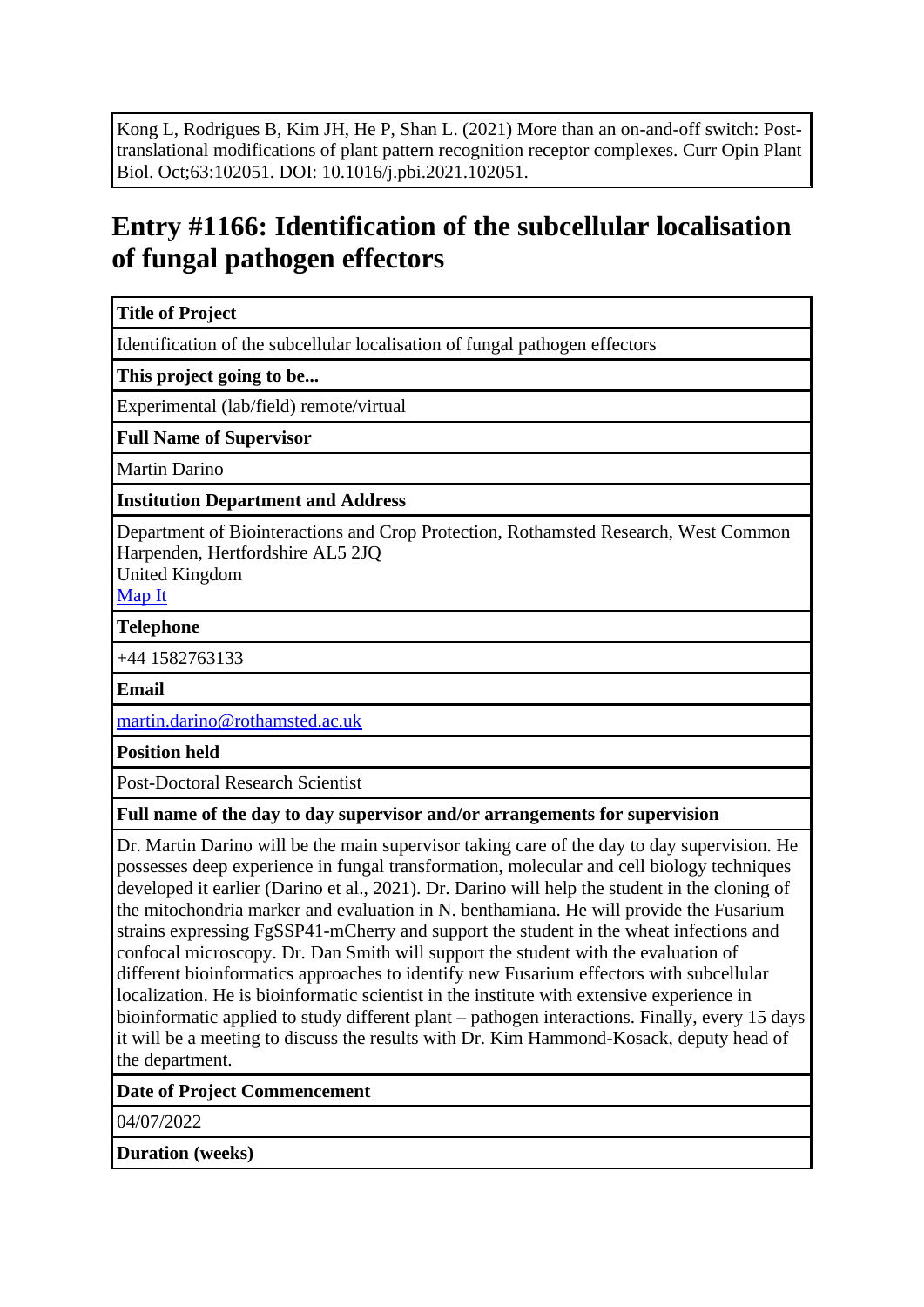#### 10

### **Brief Description of Project**

Fusarium graminearum (Fg) is a devastating fungal disease of wheat and a serious health hazard due to the contamination of the crop by harmful toxins. Fg is the predominant causal agent of Fusarium Head Blight (FHB). The pathogen secretes proteinaceous effectors that suppress the plant's immune response to promote infection. After secretion some effectors exert their functions in the apoplast, whilst others can be translocated to the cytoplasm. Once inside the host cell, effectors can target different subcellular structures such as the nucleus, endoplasmic reticulum, Golgi and organelles. For example, one Fg effector (FgSSP41) is now thought to localise to the mitochondria of Nicotiana benthamiana leaves. The identification of the subcellular localisation of other FgSSP effectors is essential to identify the range of potential effector functions and their intended host targets. Using this new knowledge will help to devise novel, durable, crop disease control strategies. The aim of this project is to validate the mitochondria localisation of FgSSP41 and identify the intracellular localisation of other early in planta expressed FgSSP effectors previously revealed using different bioinformatic approaches. To verify or refute mitochondrial localisation of FgSSP41, the student will clone a mitochondria marker and evaluate colocalisation with FgSSP41 in N. benthamiana using Agrobacterium infiltration and confocal microscopy. Then, already available Fg strains expressing FgSSP41 fused to mCherry will be used to infect wheat, the native host, to explore subcellular localisation. Finally, different bioinformatic approaches including Localizer (https://localizer.csiro.au/), EffectorP (https://effectorp.csiro.au/) and SignalP 6.0

(https://services.healthtech.dtu.dk/service.php?SignalP) on the Fg genome / Fg pan-genome will be used to identify FgSSP effectors with sequence signatures that suggest localisation in the nucleus, chloroplasts and/or mitochondria.

This project is laboratory based and is suitable for students looking to develop a career in pathogens infecting plants, animals, or humans. In addition, the bioinformatic analysis can be done remotely in case of new COVID restrictions. The student will gain experience in different molecular biology techniques like primer design, PCR, cloning and bacteria transformation; Agrobacterium transformation and N. benthamiana infiltrations; aseptic microbiology techniques, Fusarium infection of wheat plants, confocal microscopy and learn about different bioinformatic approaches to study effectors. The project will be based at Rothamsted Research in Harpenden, Hertfordshire, a world leading institute in crop sciences. In addition, this project will allow the student to improve their presentation and problem solving skills as well as provide the possibility to establish new connections for your future career development in academia or in industry.

#### **Attach the recommended reading for the project**

Literature about plant pathogen effectors:

Figueroa et al., 2021 . Tactics of host manipulation by intracellular effectors from plant pathogenic fungi. Curr. Opin. in Plant Biol. 62:102054. https://doi.org/10.1016/j.pbi.2021.102054.

Tzelepis et al., 2021 . Plant mitochondria and chloroplasts are targeted by the Rhizoctonia solani RsCRP1 effector. Biochem Biophys Res Commun. https://doi: 10.1016/j.bbrc.2021.01.019.

Paper about the techniques to be used in this project: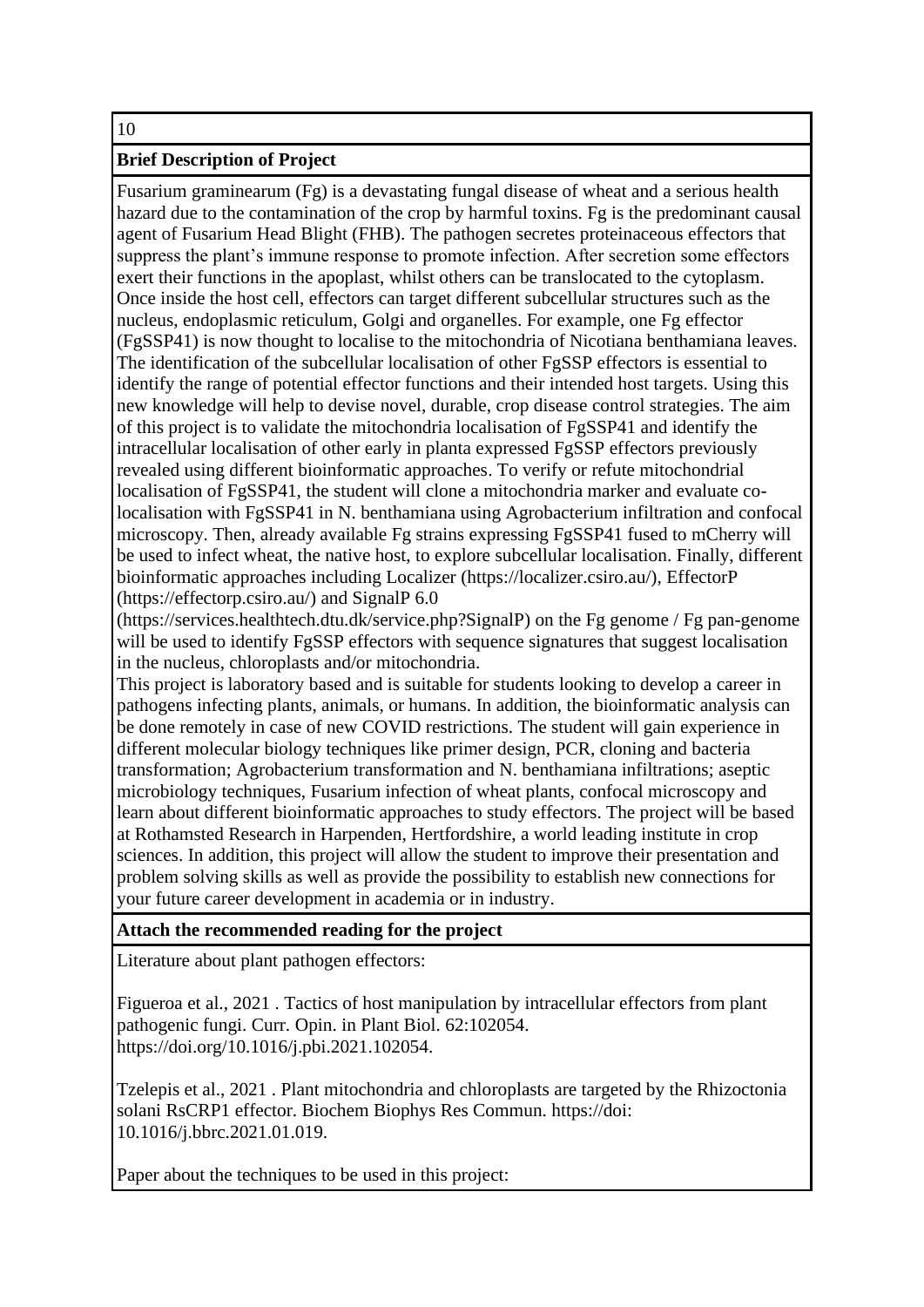Darino et al., 2020. Ustilago maydis effector Jsi1 interacts with Topless corepressor, hijacking plant jasmonate/ethylene signaling. New Phytologist, 229 (6), 3393-3407. https://nph.onlinelibrary.wiley.com/doi/full/10.1111/nph.17116

Wood et al., 2020 . Functional evaluation of a homologue of plant rapid alkalinisation factor (RALF) peptides in Fusarium graminearum. Fungal Biol., 124(9), 753-765. https://doi.org/10.1016/j.funbio.2020.05.001.

Jiang et al., 2020 . An orphan protein of Fusarium graminearum modulates host immunity by mediating proteasomal degradation of TaSnRK1α. Nat. Commun. 11: 4382. https://doi.org/10.1038/s41467-020-18240-y.

Papers about the bioinformatics tools to be used in the project:

Sperschneider et al., 2017. LOCALIZER: subcellular localization prediction of both plant and effector proteins in the plant cell. Sci Rep 7: 44598. https://doi.org/10.1038/srep44598.

Sperschneider et al., 2016. EffectorP: predicting fungal effector proteins from secretomes using machine learning. New Phytol 210(2):743-61. https://doi: 10.1111/nph.13794.

Teufel et al., 2022. SignalP 6.0 predicts all five types of signal peptides using protein language models. Nat. Biotechnol. https://doi.org/10.1038/s41587-021-01156-3

A review about the most important fungal pathogens:

Dean et al., 2012. The top 10 fungal pathogens in molecular plant pathology. Molecular Plant Pathology 13: 414–430. https://doi.org/10.1111/j.1364-3703.2011.00783.x

## **Entry #1159: Is the function of a key effector protein in the fungal plant pathogen** *Z. tritici* **specific to pathogenic lifestyles?**

#### **Title of Project**

Is the function of a key effector protein in the fungal plant pathogen Z. tritici specific to pathogenic lifestyles?

**This project going to be...**

Experimental (lab/field)

**Full Name of Supervisor**

Luca Steel

**Institution Department and Address**

Biointeractions and Crop Protection, Rothamsted Research Harpenden, Herts AL5 2JQ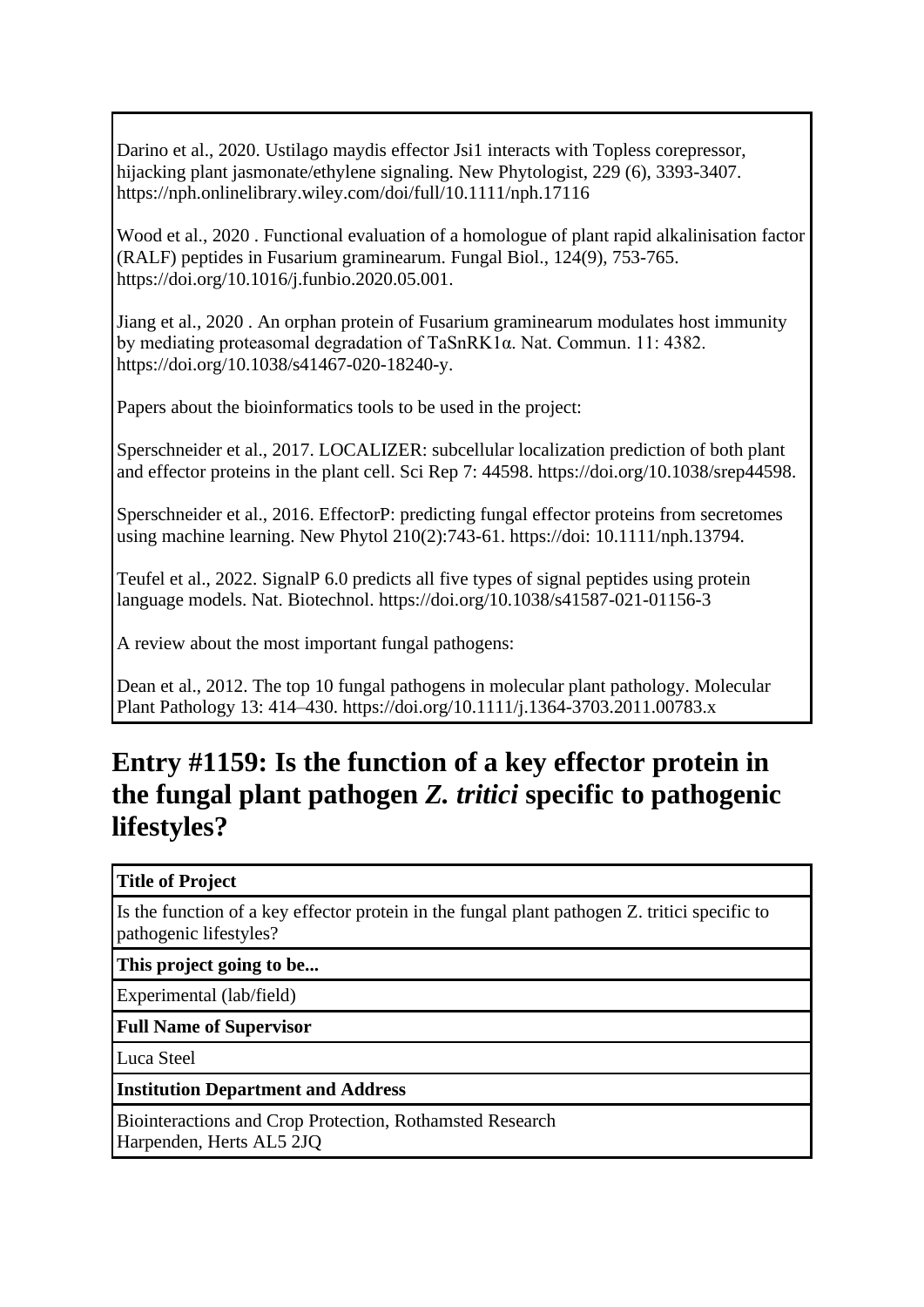United Kingdom [Map It](http://maps.google.com/maps?q=Biointeractions+and+Crop+Protection%2C+Rothamsted+Research+Harpenden%2C+Herts+AL5+2JQ+United+Kingdom)

**Telephone**

07703690350

#### **Email**

[luca.steel@rothamsted.ac.uk](mailto:luca.steel@rothamsted.ac.uk)

**Position held**

PhD student

**Full name of the day to day supervisor and/or arrangements for supervision**

Luca Steel, with additional support from Jason Rudd and Carlos Bayon.

#### **Date of Project Commencement**

04/07/2022

**Duration (weeks)**

10

**Brief Description of Project**

Background: Zymoseptoria tritici is a major fungal pathogen of wheat, causing a disease called Septoria Tritici Blotch. This leads to reduced yields and financial losses. Z. tritici secretes an important effector protein, Zt3LysM, during infection of wheat. This allows Z. tritici to mask its own chitin (a surface cell wall component) to evade detection, and to avoid its hyphae being degraded by enzymes secreted by wheat leaves. We have a fungal strain which has been engineered to lack this gene (deleted - "ΔZt3LysM") which has strongly reduced virulence on wheat leaves. We have also found that many other fungal species with wide-ranging lifestyles contain proteins with similar sequences. But are they able to perform the same function as Zt3LysM?

This project will: complete the first stages of an investigation into whether proteins with similar sequences in other fungal species are functional homologues of Zt3LysM. The student will analyse fungal genomes to design and generate constructs for use in a functional complementation assay. To do this, fungal species (with various lifestyles including non-pathogens) of interest containing proteins with similar sequences to Zt3LysM will be identified. Six of these will be chosen for further analysis, to cover at least: one known orthologous protein from a plant pathogen to act as a positive control; two additional plant pathogens (one wheat pathogen and one non-wheat pathogen); one saprophytic species; and one endophytic species. This will ensure a range of fungal lifestyles are investigated. Genes encoding the selected proteins will be cloned and prepared for transformation into the Z. tritici ΔZt3LysM strain. In a related PhD project, these strains will then be tested to see if they can infect wheat plants thereby testing if the genes from these other fungi are "real" LysM effectors. This will involve a literature review, as well as training in PCR and primer design, gel electrophoresis, Gibson assembly and cloning. This will enhance our understanding of a key effector protein and whether its function is specific to pathogenic lifestyles and potentially reveal cryptic (currently unknown) interactions of other fungi with plants. This will also establish a Z. tritici based method for examining the function of proteins in fungal species which are less amenable to laboratory investigation.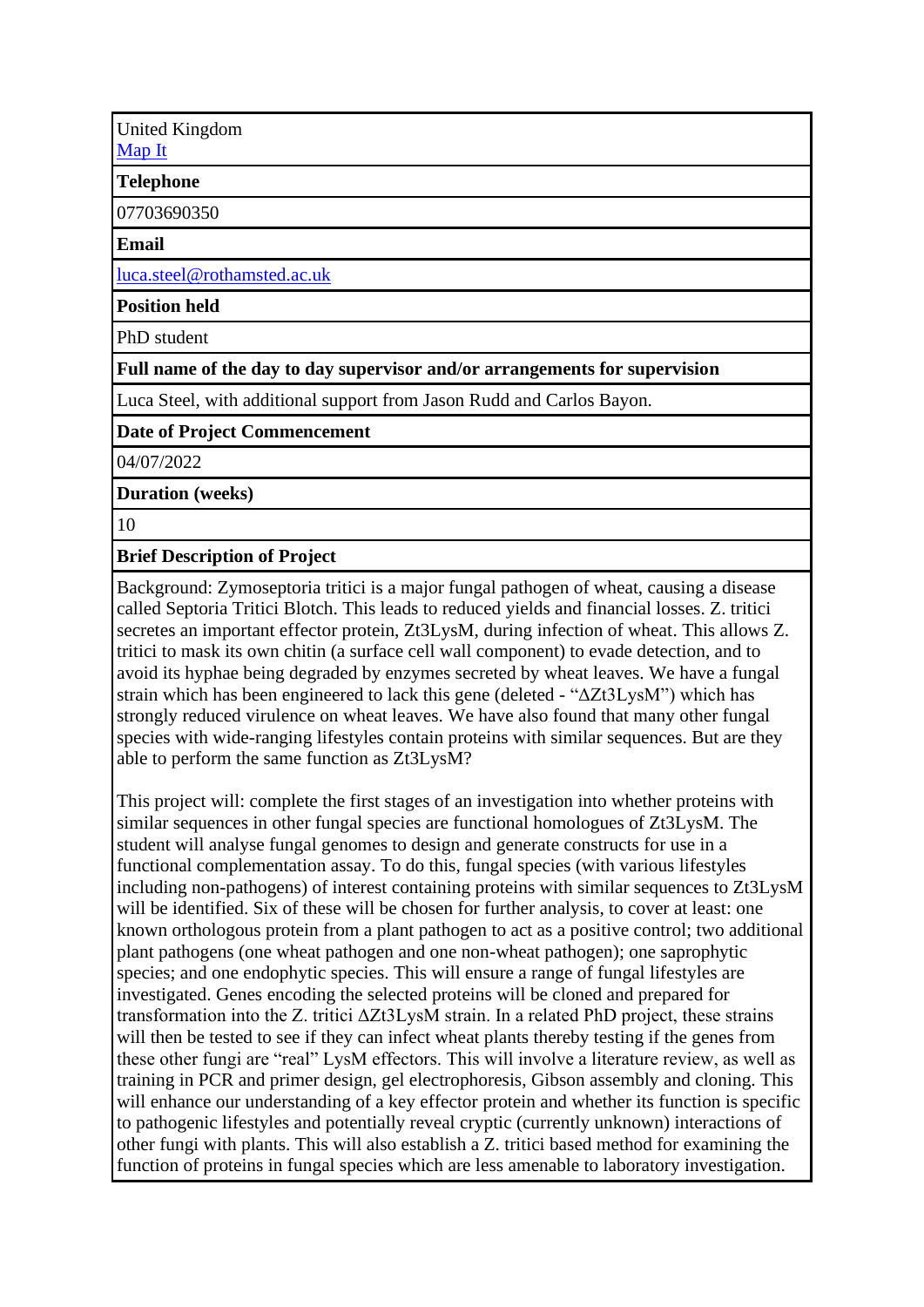Other aims: Through this project, the student will learn and use key laboratory skills which are used widely across disciplines, such as cloning, PCRs, gel electrophoresis, micropipetting, microbial culture, and sterile technique. The student will also gain an understanding of plant pathology and molecular biology. Finally, the student will experience life as a scientist - honing skills in recording, analysing and reporting results, attending internal meetings and seminars, and contributing work to a paper for publication.

### **Attach the recommended reading for the project**

Dean, R., Van Kan, J. A., Pretorius, Z. A., Hammond-Kosack, K. E., Di Pietro, A., Spanu, P. D., Rudd, J. J., Dickman, M., Kahmann, R., Ellis, J., & Foster, G. D. (2012). The Top 10 fungal pathogens in molecular plant pathology. Molecular plant pathology, 13(4), 422. https://doi.org/10.1111/j.1364-3703.2011.00783.x

Orton, E. S., Deller, S., & Brown, J. K. (2011). Mycosphaerella graminicola: from genomics to disease control. Molecular plant pathology, 12(5), 413–424. https://doi.org/10.1111/j.1364-3703.2010.00688.x

Tian, H, MacKenzie, CI, Rodriguez-Moreno, L, et al (2021). Three LysM effectors of Zymoseptoria tritici collectively disarm chitin-triggered plant immunity. Molecular Plant Pathology, 22(6), 683– 693. https://doi.org/10.1111/mpp.13055

## **Entry #1158: Investigating the role of cell wall components in response to** *Fusarium graminearum* **infection in**  *Arabidopsis thaliana*

#### **Title of Project**

Investigating the role of cell wall components in response to *Fusarium graminearum*  infection in *Arabidopsis thaliana*

**This project going to be...**

Experimental (lab/field)

**Full Name of Supervisor**

Professor Kim Hammond-Kosack

**Institution Department and Address**

Biointeractions and Crop Protection Department, Centenary Building, West Common Harpenden, Herts AL5 2JQ

United Kingdom

[Map It](http://maps.google.com/maps?q=Biointeractions+and+Crop+Protection+Department%2C++Centenary+Building%2C+West+Common+Harpenden%2C+Herts+AL5+2JQ+United+Kingdom)

**Telephone**

01582763240

**Email**

[kim.hammond-kosack@rothamsted.ac.uk](mailto:kim.hammond-kosack@rothamsted.ac.uk)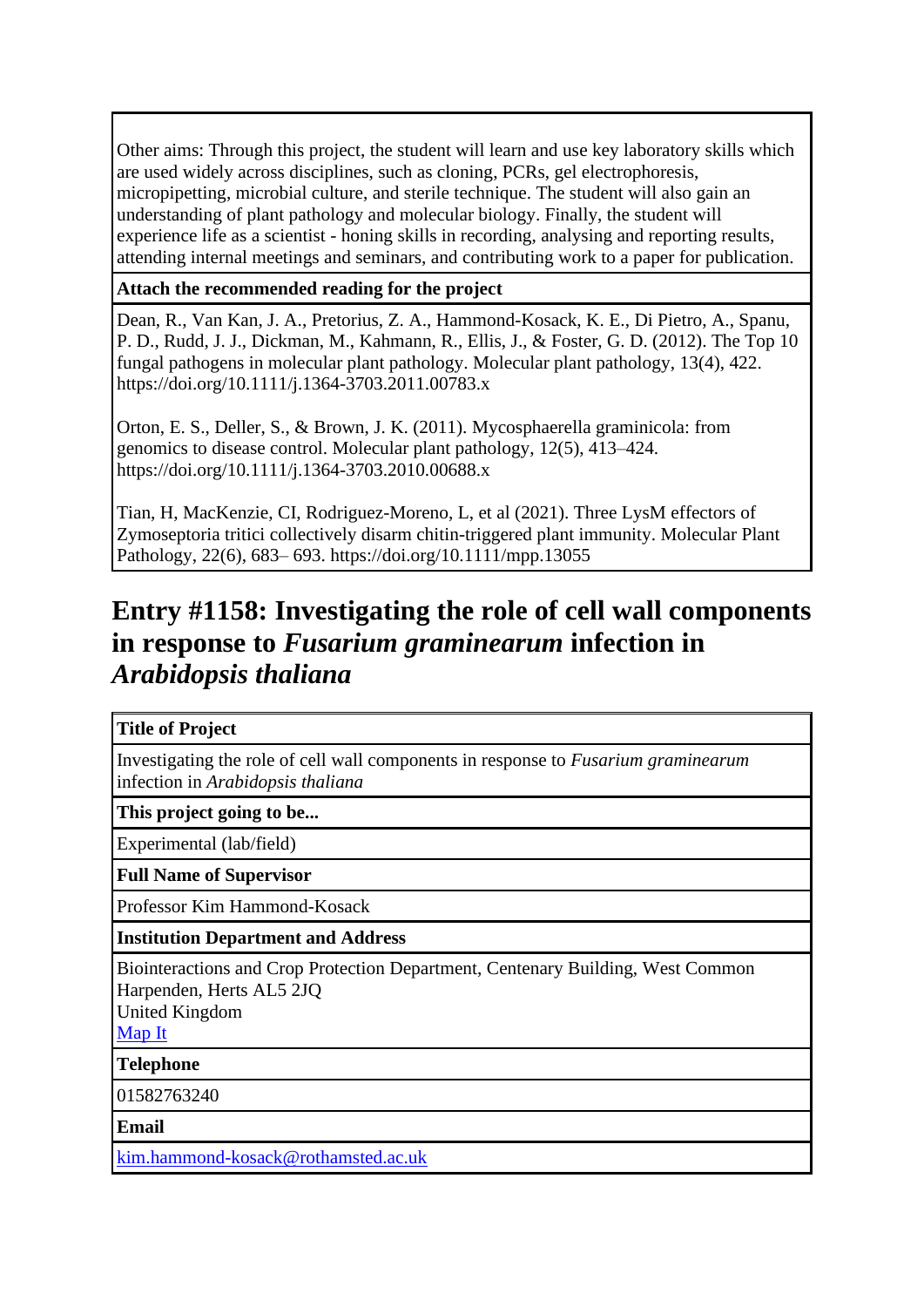**Position held**

Principal Research Scientist

**Full name of the day to day supervisor and/or arrangements for supervision**

Victoria Armer, PhD student (2nd Year). Plus weekly meetings jointly with Victoria Armer and Kim Hammond-Kosack for wider project guidance.

**Date of Project Commencement**

27/06/2022

**Duration (weeks)**

8

#### **Brief Description of Project**

Fusarium graminearum is the causal agent of Fusarium Head Blight (FHB) on small grain cereals such as wheat, oats and barley. Utilising a variety of cell wall degrading enzymes (CWDEs) and toxins, this ascomycete fungus colonises host plant tissue causing extensive cell death, contamination of grain with toxins and reduces crop yields. Host plants respond to infection by reinforcing cell walls with components such as pectin and lignin. Many cell wall mutants are available in the model plant species Arabidopsis thaliana, which will be utilised in this project to screen for cell wall components that are instrumental to host defence during F. graminearum infection.

In this project the following activities will be pursued:

• Utilisation of the plant model Arabidopsis thaliana due to range of cell wall mutants available for testing for infection assays.

• Functionally test individual cell wall components for their role(s) in the host plant response to Fusarium graminearum infection.

• Assess disease severity in leaf and floral infection assays, developing skills in imaging, ImageJ processing software and/or python programming.

• Training in statistical analysis in R and presentation of data.

• Handling of a pathogen, including various aseptic techniques, growth in vitro, spore preparation and inoculations in planta.

• Development of molecular biology skills through fungal burden analysis, involving gDNA extraction and qPCR.

• Bioinformatics search for wheat orthologues and expression patterns during F. graminearum infection using open-source tools including Uniprot, Ensembl and the wheat

expression browser. • Involvement in student activities at Rothamsted, including seminars, journal clubs and lab

meetings. Opportunity in late summer to present research project/ key findings to entire Wheat Pathogenomics team.

• If covid-restrictions are in place, a back-up project will expand on the bioinformatics component exploring wheat orthologues to cell wall components known to be involved in defence in other pathosystems.

**Attach the recommended reading for the project**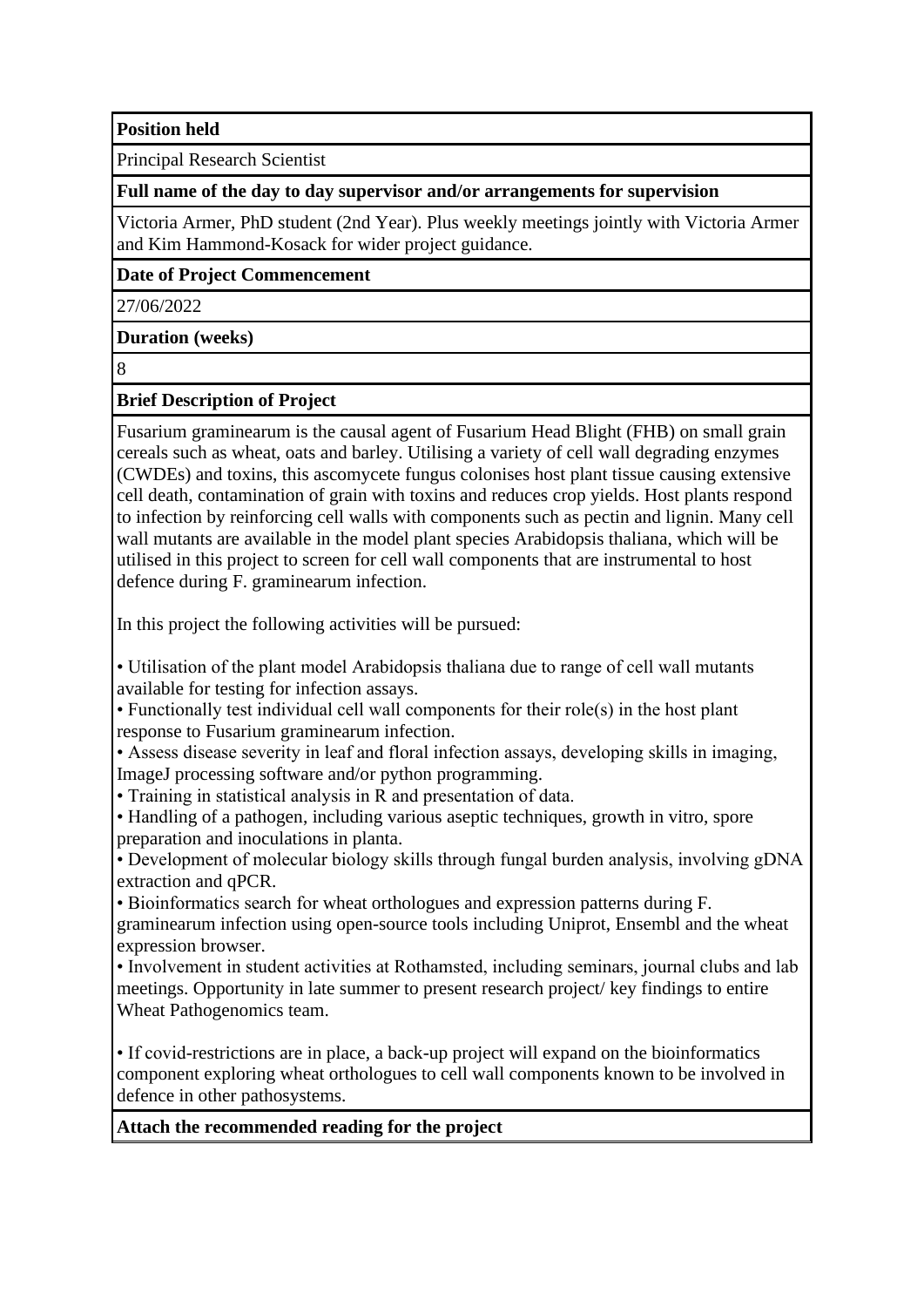Review on Arabidopsis vs wheat infection biology: Brewer and Hammond-Kosack (2015). Host to a stranger: Arabidopsis and Fusarium Ear Blight. Trends in Plant Science. 20(10): 651-663. doi: 10.1016/j.tplants.2015.06.011

Fusarium + Arabidopsis research:

Urban et al. (2002). Arabidopsis is susceptible to the cereal ear blight fungal pathogens Fusarium graminearum and Fusarium culmorum. The Plant Journal. 32(6): 961-973. doi: 10.1046/j.1365-313X.2002.01480.x

Arabidopsis cell wall composition and disease resistance: Molina et al. (2021). Arabidopsis cell wall composition determines disease resistance specificity and fitness. PNAS. 118(5): e2010143118. doi: 10.1073/pnas.2010243118

## **Entry #1156: Investigation of diversity in environmental**  *Pseudomonas syringae* **in** *Prunus* **spp**

| <b>Title of Project</b>                                                                                              |
|----------------------------------------------------------------------------------------------------------------------|
| Investigation of diversity in environmental <i>Pseudomonas syringae</i> in <i>Prunus</i> spp                         |
| This project going to be                                                                                             |
| Experimental (lab/field)                                                                                             |
| <b>Full Name of Supervisor</b>                                                                                       |
| Ziyue Zeng                                                                                                           |
| <b>Institution Department and Address</b>                                                                            |
| NIAB, 93 Lawrence Weaver Road<br>Cambridge, Cambridgeshire CB3 OLE<br><b>United Kingdom</b><br>Map It                |
| <b>Telephone</b>                                                                                                     |
| 07729892836                                                                                                          |
| <b>Email</b>                                                                                                         |
| ziyue.zeng@niab.com                                                                                                  |
| <b>Position held</b>                                                                                                 |
| <b>Postdoctoral Researcher</b>                                                                                       |
| Full name of the day to day supervisor and/or arrangements for supervision                                           |
| Ziyue Zeng                                                                                                           |
| The students will receive day-to-day supervision and will have regular meetings with their<br>supervisor and mentor. |
| The first meeting in week 1 will ensure the student is familiar with the work environment, is                        |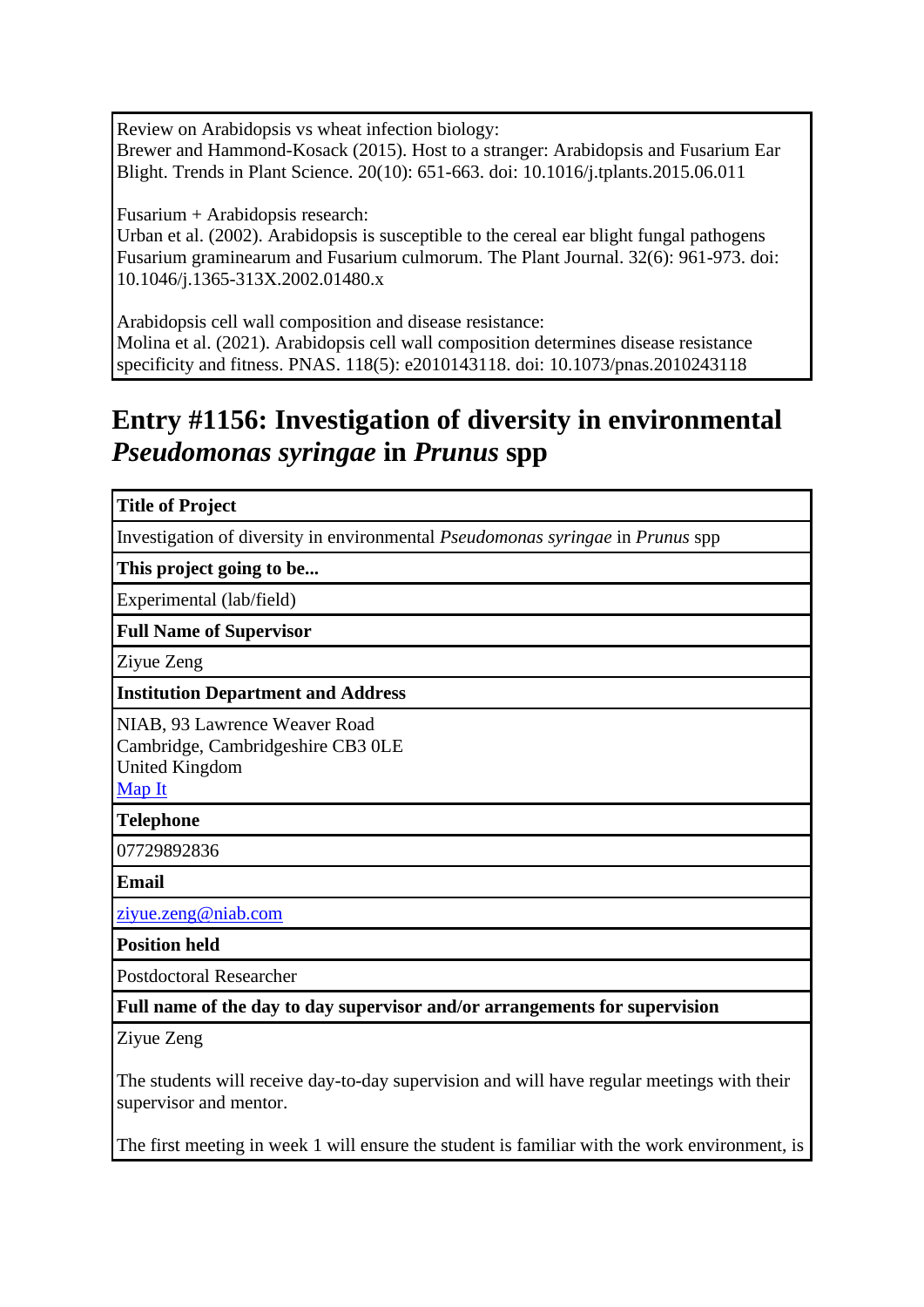provided with project details, and complete all necessary induction and health and safety training/documentation.

### **Date of Project Commencement**

02/05/2022

#### **Duration (weeks)**

10

### **Brief Description of Project**

#### Background information:

Pseudomonas syringae (P. syringae) is a globally important plant pathogen that has been reported to cause diseases on over 180 plant species, cherry included. P. syringae can infect and cause canker symptoms on the stems, branches, twigs, fruits, leaves, buds and blossoms of cherry trees, resulting in damage to trees, reduction of yields and low-quality or unsalable fruit. Despite many advances in disease control, P. syringae remains of great concern to the security of cherry production. Importantly there are many different strains (called pathovars) of Pseudomonas that can cause disease on cherry and very few cultivars have resistance to all known pathovars. The overall aim of our project is to provide fundamental insights into how new strains of pathogens emerge and evolve on potential hosts using P. syringae as an exemplar. This work will lead to improved design of control methods and new precision in risk monitoring tools.

### Project objective:

To understand P. syringae population similarity and stability over distance, time and environment on and in the leaves of Prunus spp.

Experimental plan:

- Environmental bacterial isolation from defined sampling sites working within a team
- Bacterial strain purification, identification and characterisation
- DNA extraction and genome sequencing of key isolates of Pseudomonas
- Analysis of bacterial lineage persistence and diversity

Expected learning outcomes:

The student will learn microbiology, molecular biology and basic web-based bioinformatics skills. Specifically:

- Environmental bacterial strain isolation and identification
- PCR and agarose gel electrophoresis
- Bacterial pathogenicity test
- DNA extraction, DNA library preparation and sequencing
- Growth and care of cherry plants in glasshouse

## **Attach the recommended reading for the project**

https://doi.org/10.1111/ppa.13189 https://doi.org/10.1111/nph.15182 https://doi.org/10.1111/ppa.12834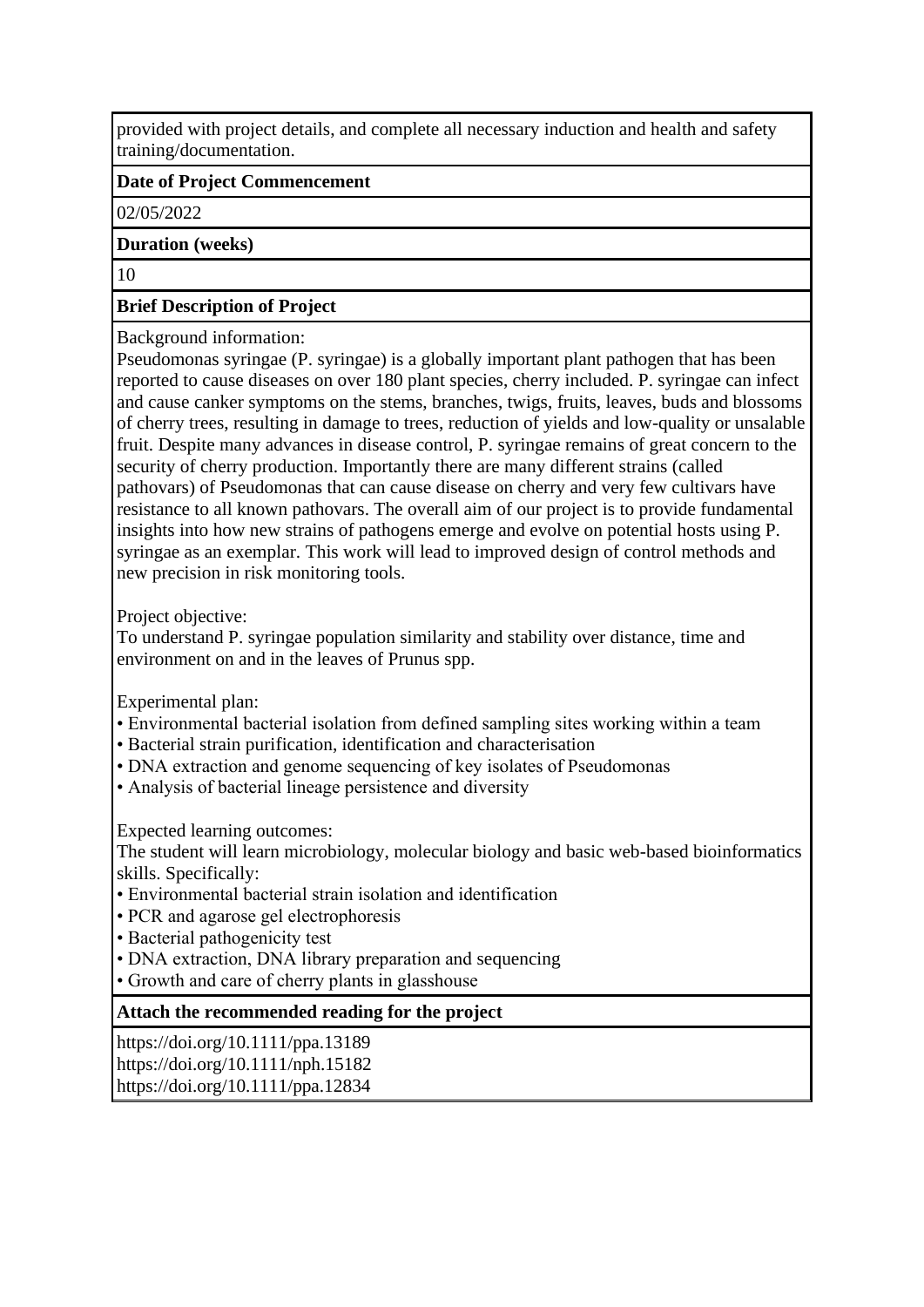## **Entry #1146: Wheat phenotyping during root infection by take-all and functional characterization of wheat defense genes**

| <b>Title of Project</b>                                                                                       |
|---------------------------------------------------------------------------------------------------------------|
| Wheat phenotyping during root infection by take-all and functional characterization of<br>wheat defense genes |
| This project going to be                                                                                      |
| Experimental (lab/field)                                                                                      |
| <b>Full Name of Supervisor</b>                                                                                |
| <b>Wanxin Chen</b>                                                                                            |
| <b>Institution Department and Address</b>                                                                     |
| <b>West Common</b><br>Harpenden, Select AL5-2JQ<br><b>United Kingdom</b><br>Map It                            |
| <b>Telephone</b>                                                                                              |
| 01582-938342                                                                                                  |
| <b>Email</b>                                                                                                  |
| wanxin.chen@rothamsted.ac.uk                                                                                  |
| <b>Position held</b>                                                                                          |
| <b>Postdoctoral Researcher</b>                                                                                |
| Full name of the day to day supervisor and/or arrangements for supervision                                    |
| Wanxin Chen and Javier Palma-Guerrero                                                                         |
| <b>Date of Project Commencement</b>                                                                           |
| 06/06/2022                                                                                                    |
| <b>Duration</b> (weeks)                                                                                       |
| 10                                                                                                            |
| <b>Brief Description of Project</b>                                                                           |

Take-all disease is the most important disease of wheat roots. It is caused by the fungus Gaeumannomyces tritici, that infects wheat roots and damages the vasculature tissue of the plants, therefore affecting water and nutrient uptake. Diseased plants show reduced yield and grain quality. In normal years, the disease causes between 5 to 20% yield losses, but it can be over 50% on years of high disease levels. The damage to the root system can also have a strong environmental impact, by the nitrate leaching from the soil as a result of the reduced crop's capacity to uptake nitrogen. So far, no genetic resistance to take-all has been found among modern wheat cultivars, and despite the importance of the disease, very little is known about the molecular mechanisms of virulence in the fungus. In this project, the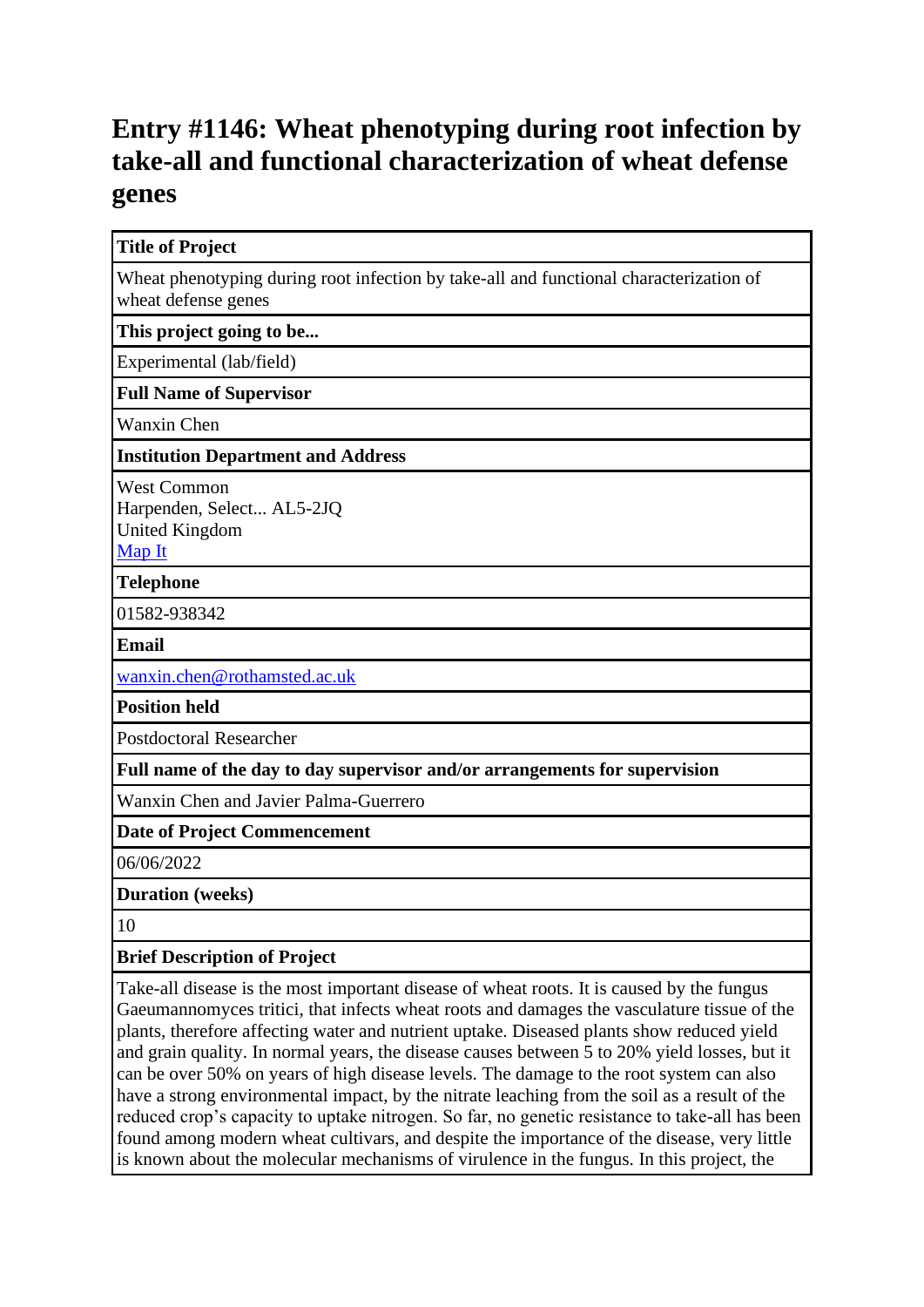selected student will phenotype adult wheat plants infected by different strains of the takeall fungus to compare the effect of these strains on the adult plant health. Different aboveground and belowground measurements, indicators of plant health, will be taken at the adult stage. In addition, we will perform functional characterization of candidate wheat genes with a potential role in protecting wheat roots from take-all disease by using Virus Induced Gene Silencing (VIGS) and Virus Induced Overexpression (VOX). We have recently established this methodology for wheat roots. Candidate wheat genes have been identified by RNAseq during infection by a beneficial fungus that protects wheat roots from take-all disease by activating plant defenses. Plants with the candidate genes transiently silenced by VIGS or transiently overexpressed by VOX will be phenotyped at the seedling stage in presence and absence of take-all to study the role of the genes in the protection against take-all. The roots will be assessed for disease levels and the expression levels of the target genes will be evaluated by RT-qPCR.

Rothamsted Research is one of the longest running agricultural research institutions in the world. It counts with a multidisciplinary environment of scientists covering different expertise and working together with the goal to improve sustainable agriculture production. The student working in this project will learn to perform phenotypic aboveground and belowground measurements on adult wheat plants, VIGS, VOX, root disease assessments at seedling stage, RNA extraction and RT-qPCR. In addition, along the project the student will also learn to do fungal inoculations, work in sterile conditions, microbiology techniques, quantitative disease assessments, microscopy, experimental design, data analysis, results interpretation, presentation skills and report writing for the BSPP Newsletter.

### **Attach the recommended reading for the project**

Palma-Guerrero et al 2021.Take-All Disease: New Insights into an Important Wheat Root Pathogen. Trends in Plant Science 26 number 8.

Bouton et al 2018. Foxtail mosaic virus: A Viral Vector for Protein Expression in Cereals. Plant Physiology Vol. 177.

Lee et al 2015. Virus induced gene silencing (VIGS) for functional analysis of wheat genes involved in Zymoseptoria tritici susceptibility and resistance. Fungal Genetics and Biology 79.

Bennypaul et al 2012. Virus-induced gene silencing (VIGS) of genes expressed in root, leaf, and meiotic tissues of wheat. Funct Integr Genomics 12:143–156.

## **Entry #1145: Boosting plant disease resistance through RNAi hairpin introduction**

#### **Title of Project**

Boosting plant disease resistance through RNAi hairpin introduction

**This project going to be...**

Experimental (lab/field)

**Full Name of Supervisor**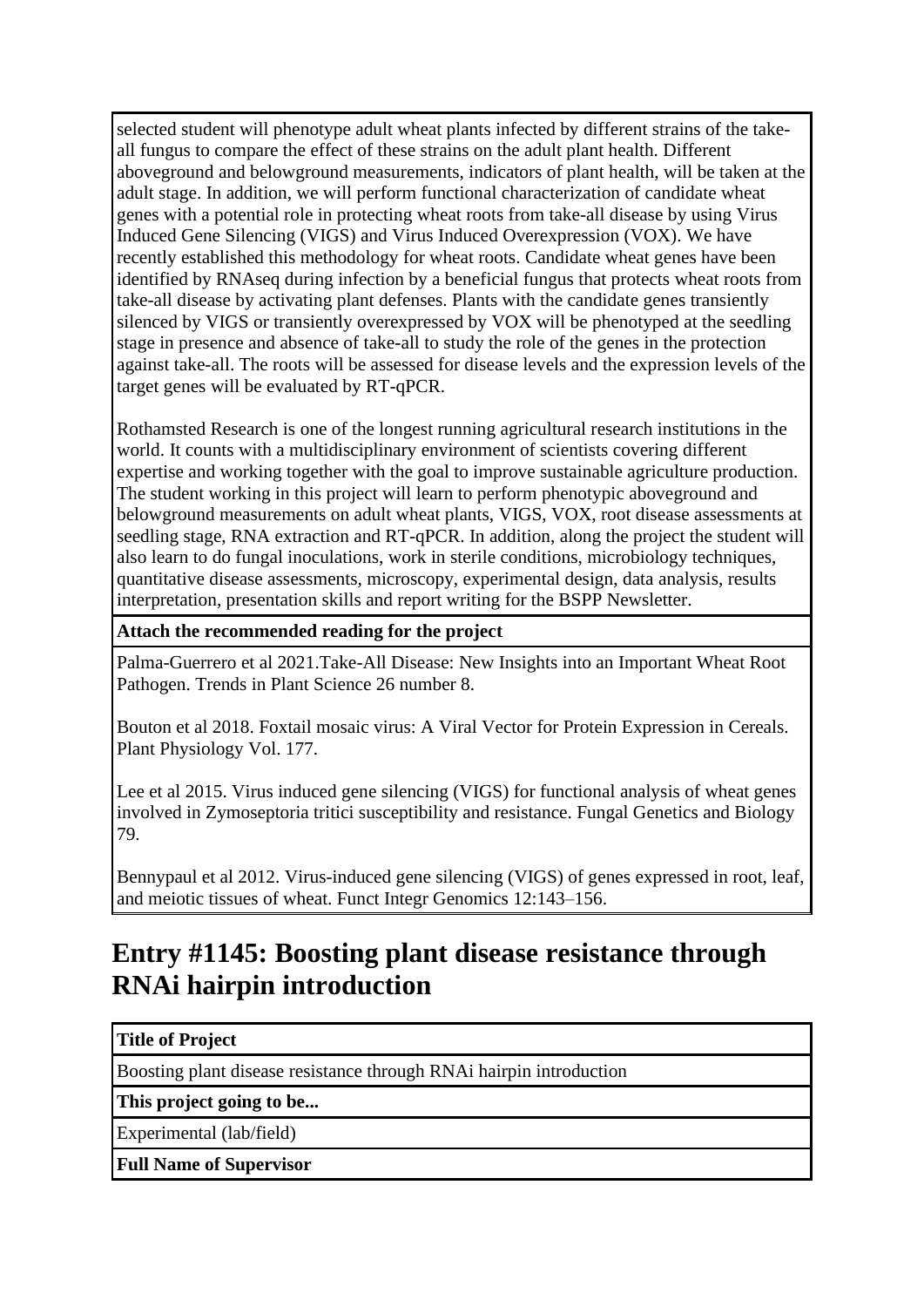Helen Cockerton

#### **Institution Department and Address**

Stacey Building Canterbury, Kent CT2 7NJ United Kingdom [Map It](http://maps.google.com/maps?q=Stacey+Building+Canterbury%2C+Kent+CT2+7NJ+United+Kingdom)

#### **Telephone**

01227762349

**Email**

[H.cockerton@kent.ac.uk](mailto:H.cockerton@kent.ac.uk)

**Position held**

Research Fellow

#### **Full name of the day to day supervisor and/or arrangements for supervision**

Dr Helen Cockerton will be the primary supervisor of the student. Dr Cockerton has recently taken up a position as a research fellow, as part of her new role she is setting up plant pathology facilities at the University of Kent. The student will be supported day to day by Dr Cockerton. The student will become incorporated in all group lab meetings and will be encourage to attend seminars, they will also interact with other members of the Kent Fungal Group laboratory.

#### **Date of Project Commencement**

20/06/2022

**Duration (weeks)**

10

#### **Brief Description of Project**

Plant pathogens can cause extensive damage to crops, and if left untreated, epidemics can lead to complete crop destruction. New biotechnologies such as Host Induced Gene Silencing (HIGS) can be used to provide an environmentally friendly strategy for disease control. Here we ask whether RNAi hair pins can boost baseline plant immunity or whether targeted hair pins are required to generate disease resistant plants.

Published work has shown that exogenous application of random siRNA can create disease resistant plants through the upregulation of pathogen triggered immunity. Preliminary data suggests that "internally generated" siRNA produced through the introduction of a hairpin can also upregulate a plants base line immunity, irrespective of the hair pin target. Here we will study whether the introduction of an off-target RNAi hairpin can generate disease resistant plants.

Over the course of the placement a summer student will transform the model plant Arabidopsis thaliana to contain premade constructs. Four transformation lines will be produced, these will target 1) a control gene that is not present in the plant or the pathogen 2) a pathogenicity gene present in a fungal pathogen 3) a transcription factor present in a fungal pathogen 4) an empty hairpin vector. The student will also conduct disease assays on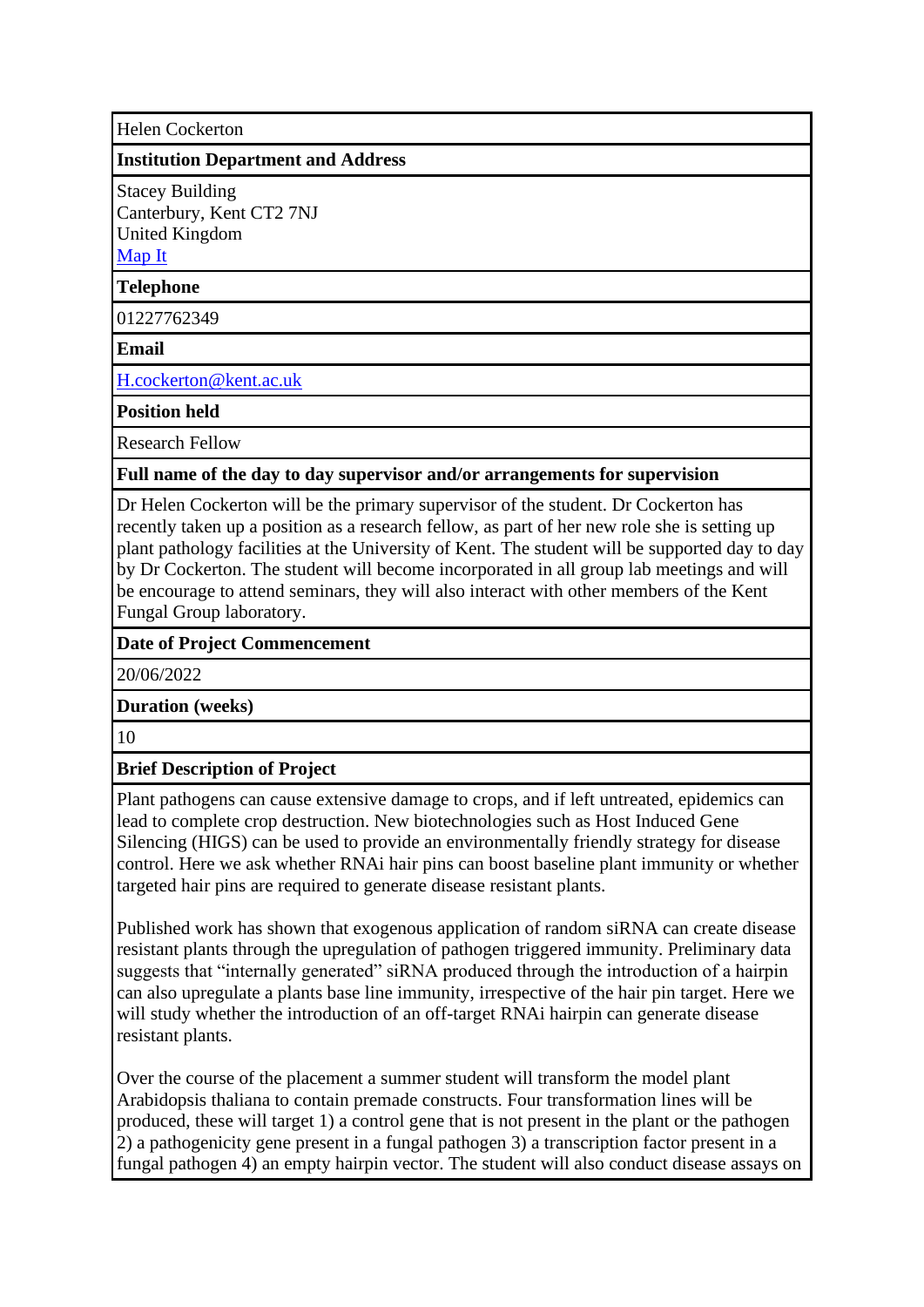pre-existing A. thaliana HIGS lines to assess disease resistance status to both Botrytis cinerea and Verticillium dahliae.

This placement will generate resources to study the impact of "off-target" HIGS on a plants base line immunity. Ultimately, the project will shed light on whether there is a secondary mechanism of resistance created by the use of RNA hairpins to reveal an underexploited mechanism of disease resistance.

### **Attach the recommended reading for the project**

Song, Yin, and Bart PHJ Thomma. "Host‐induced gene silencing compromises Verticillium wilt in tomato and Arabidopsis." Molecular plant pathology 19.1 (2018): 77-89.

Fan, Rong, et al. "Vegetative compatibility groups partition variation in the virulence of Verticillium dahliae on strawberry." PLoS One 13.2 (2018): e0191824.

Fusaro, Adriana F., et al. "RNA interference‐inducing hairpin RNAs in plants act through the viral defence pathway." EMBO reports 7.11 (2006): 1168-1175.

Choudhary, Swati, et al. "A double-stranded-RNA response program important for RNA interference efficiency." Molecular and cellular biology 27.11 (2007): 3995-4005.

# **Entry #1144: Biofilm formation in** *Zymoseptoria tritici*

| <b>Title of Project</b>                                                                   |
|-------------------------------------------------------------------------------------------|
| Biofilm formation in Zymoseptoria tritici                                                 |
| This project going to be                                                                  |
| Experimental (lab/field)                                                                  |
| <b>Full Name of Supervisor</b>                                                            |
| Helen Fones (Eyles)                                                                       |
| <b>Institution Department and Address</b>                                                 |
| <b>Biosciences</b><br>Exeter, Streatham Campus, DEVON EX4 4QD<br>United Kingdom<br>Map It |
| <b>Telephone</b>                                                                          |
| 07830534580                                                                               |
| <b>Email</b>                                                                              |
| hnfones@gmail.com                                                                         |
| <b>Position held</b>                                                                      |
| <b>UKRI Future Leaders Fellowship</b>                                                     |
| Full name of the day to day supervisor and/or arrangements for supervision                |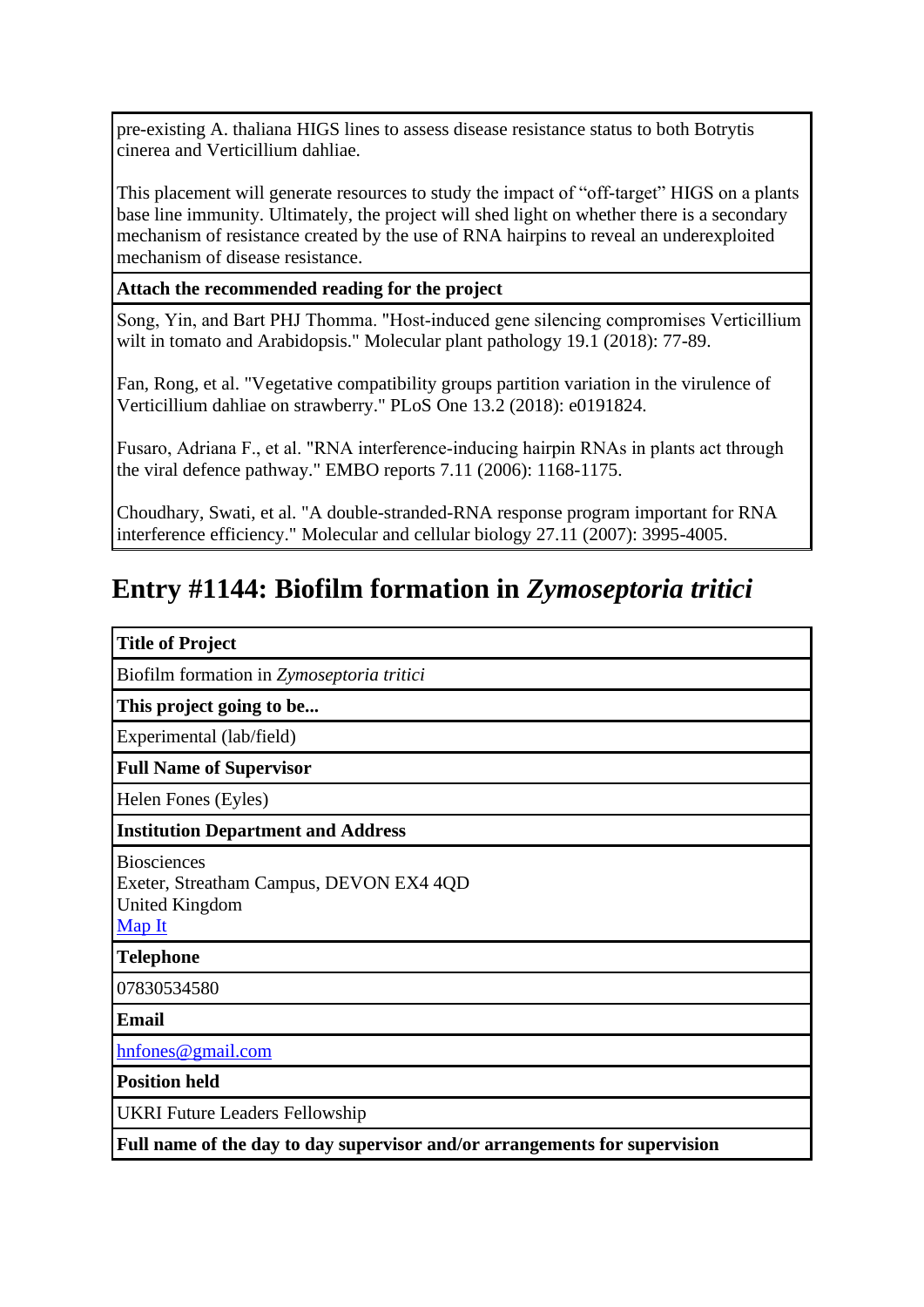The day to day supervisor will be me (Dr Helen Fones).

Support will also be given to the student by my Post-Doctoral Research Fellow, Dr Graham Thomas, and my Research Technician, Dr Andrea Kovacs-Simon. Between us, we will be able to ensure that the student can access help and advice at any time in the working day/week.

### **Date of Project Commencement**

01/06/2022

### **Duration (weeks)**

10

### **Brief Description of Project**

This project will follow the work of a previous project student, looking into biofilm formation on leaf surfaces by the wheat pathogen, Zymoseptoria tritici. This fungus causes very significant yield losses and fungicide costs for temperate grown wheat. Previous findings in the Fones lab indicate that Zt spends extended periods on the leaf surface prior to and during infection. This epiphytic growth is subject to abiotic stresses such as UV exposure, drying, fungicide application and varying temperatures.

Biofilms are primarily known in bacteria and yeasts. They are formed when these microbes attach to a substrate and produce an extracellular matrix (ECM) in which the cells are embedded. Biofilm production leads to improved stress tolerance and can be importance in anti-microbial resistance.

Zt has a yeast-like growth form. While infection is dependent upon the switch to hyphal growth on the leaf surface, there can be extensive yeast-like proliferation on the leaf surface as well, and these yeast-like cells are able to produce infective hyphae. Previous work suggests that Zt yeast-like cells are able to produce ECM and may form a structure similar to other known biofilms.

In this project, you will explore the factors that promote biofilm formation and the characteristics of the biofilm, including morphology, cell type, and stress resistance. You will also carry out preliminary experiments to determine whether Zt isolates differ in biofilm formation capacity and whether this correlates to the success of infection under abiotic stress.

#### **Attach the recommended reading for the project**

Fones, H., & Gurr, S. (2015). The impact of Septoria tritici Blotch disease on wheat: An EU perspective. Fungal genetics and biology, 79, 3-7.

Haueisen, J., Möller, M., Eschenbrenner, C. J., Grandaubert, J., Seybold, H., Adamiak, H., & Stukenbrock, E. H. (2017). Extremely flexible infection programs in a fungal plant pathogen. bioRxiv, 229997.

Fones, H. N., Eyles, C. J., Kay, W., Cowper, J., & Gurr, S. J. (2017). A role for random, humidity-dependent epiphytic growth prior to invasion of wheat by Zymoseptoria tritici. Fungal Genetics and Biology, 106, 51-60.

Ten Cate, J. M., Klis, F. M., Pereira-Cenci, T., Crielaard, W., & De Groot, P. W. J. (2009).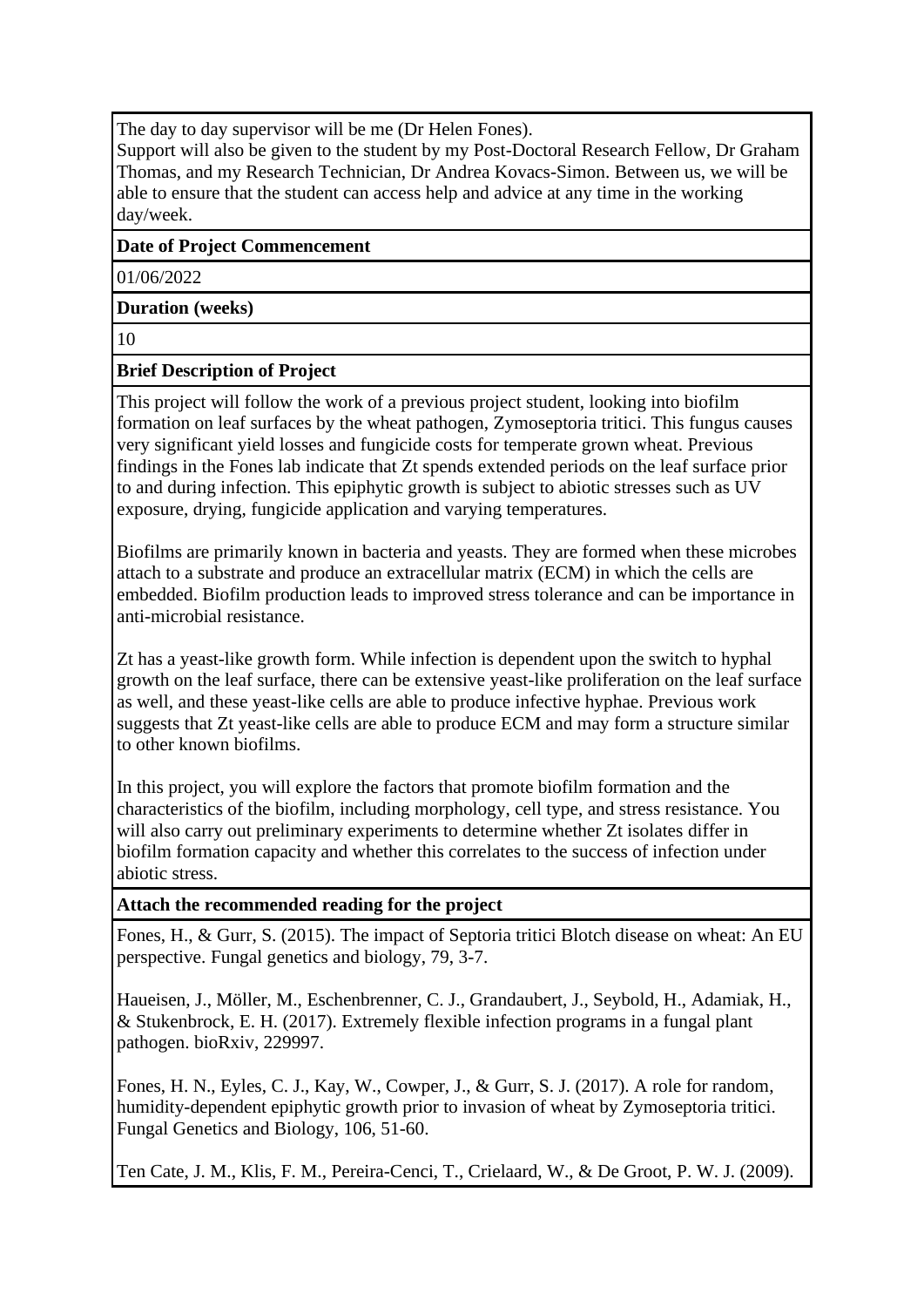Molecular and cellular mechanisms that lead to Candida biofilm formation. Journal of dental research, 88(2), 105-115.

Abdallah, M., Benoliel, C., Drider, D., Dhulster, P., & Chihib, N. E. (2014). Biofilm formation and persistence on abiotic surfaces in the context of food and medical environments. Archives of microbiology, 196(7), 453-472.

# **Entry #1143: Wilting our Coffee: the evolution of**  *Fusarium xylarioides* **and its effectors**

| <b>Title of Project</b>                                                                   |
|-------------------------------------------------------------------------------------------|
| Wilting our Coffee: the evolution of Fusarium xylarioides and its effectors               |
| This project going to be                                                                  |
| Experimental (lab/field)                                                                  |
| <b>Full Name of Supervisor</b>                                                            |
| Pietro D SPANU                                                                            |
| <b>Institution Department and Address</b>                                                 |
| <b>Exhibition Rd</b><br>London, London SW72AZ<br><b>United Kingdom</b><br>Map It          |
| <b>Telephone</b>                                                                          |
| 07964007476                                                                               |
| Email                                                                                     |
| p.spanu@imperial.ac.uk                                                                    |
| <b>Position held</b>                                                                      |
| Professor of Molecular Plant Pathology                                                    |
| Full name of the day to day supervisor and/or arrangements for supervision                |
| Lily Peck                                                                                 |
| <b>Date of Project Commencement</b>                                                       |
| 04/07/2022                                                                                |
| <b>Duration</b> (weeks)                                                                   |
| 8                                                                                         |
| <b>Brief Description of Project</b>                                                       |
| Coffee has become everyone's necessity in the morning. It is more than just caffeine that |

helps us to get through a morning. While we are drinking this bean juice, coffee trees and coffee farmers are fighting against the coffee wilt outbreak. Coffee wilt is caused by a parasitic fungal pathogen called Furasium xylarioides. This fungal pathogen induces death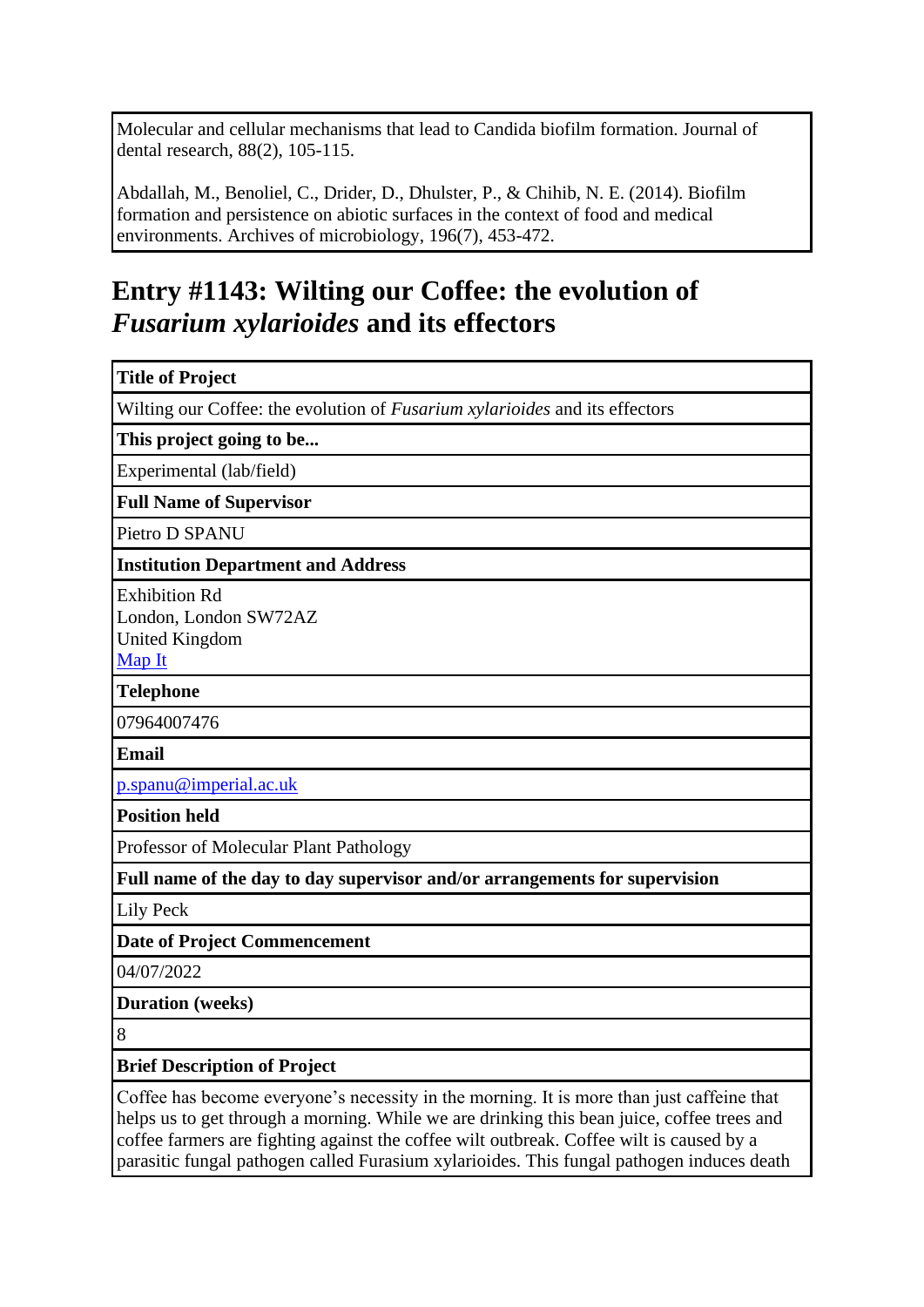in the vascular system of the coffee tree so it cannot properly transport water and nutrients to its fruits and leaves. A limited supply of nutrients means fewer fruits (where we get coffee beans) grow, if any at all. This fungus has evolved and adapted to infect coffee species for almost 100 years. This process is called 'Co-evolution', the coffee evolves to avoid being infected as the fungus also evolves to continue infecting the coffee species. This project is trying to understand how this pathogen evolves to become hostile and infectious to coffee by looking at the effector of the pathogen. Effectors are proteins secreted by the plant pathogen to help them infect the plant. The understanding of the effector, as well as co-evolution between this fungus and coffee, potentially leads to improvements in coffee breeding to be more immune to this fungus and potentially any other fungi. Hopefully, this knowledge will help farmers in selecting their coffee varieties and alleviate the result of wilt outbreaks.

The aim of this project is to test both host shifts and pathogenicity using a list of 65 recently described putative effectors as well as infection assays using fungal strains collected over the past 70 years. The first part of this project will involve the selection of target genes and their controls. The second part will involve developing methods for initiating quantitative infection in tomato fruits and measuring time course gene expression in the plant.

Throughout the project, a wide range of techniques will be implemented, which are bioinformatics (designing and testing primer pairs, analysing genomics data), plant disease skills (culturing fungal strains, pathogenicity assays) and molecular biology skills (PCR, qRT-PCR).

**Attach the recommended reading for the project**

1 Peck, L. D., Nowell, R. W., Flood, J., Ryan, M. R. & Barraclough, T. G. Historical genomics reveals the evolutionary mechanisms behind multiple outbreaks of the hostspecific coffee wilt pathogen Fusarium xylarioides. BMC genomics 22, 1-24, doi:https://doi.org/10.1186/s12864-021-07700-4 (2021).

## **Entry #1141: Resistance is Futile: searching for Fusarium Head Blight susceptibility factors in wheat.**

#### **Title of Project**

Resistance is Futile: searching for Fusarium Head Blight susceptibility factors in wheat.

**This project going to be...**

Experimental (lab/field)

**Full Name of Supervisor**

Paul Nicholson

#### **Institution Department and Address**

John Innes Centre, Norwich Research Park Norwich, Norfolk NR4 7UH United Kingdom [Map It](http://maps.google.com/maps?q=John+Innes+Centre%2C+Norwich+Research+Park+Norwich%2C+Norfolk+NR4+7UH+United+Kingdom)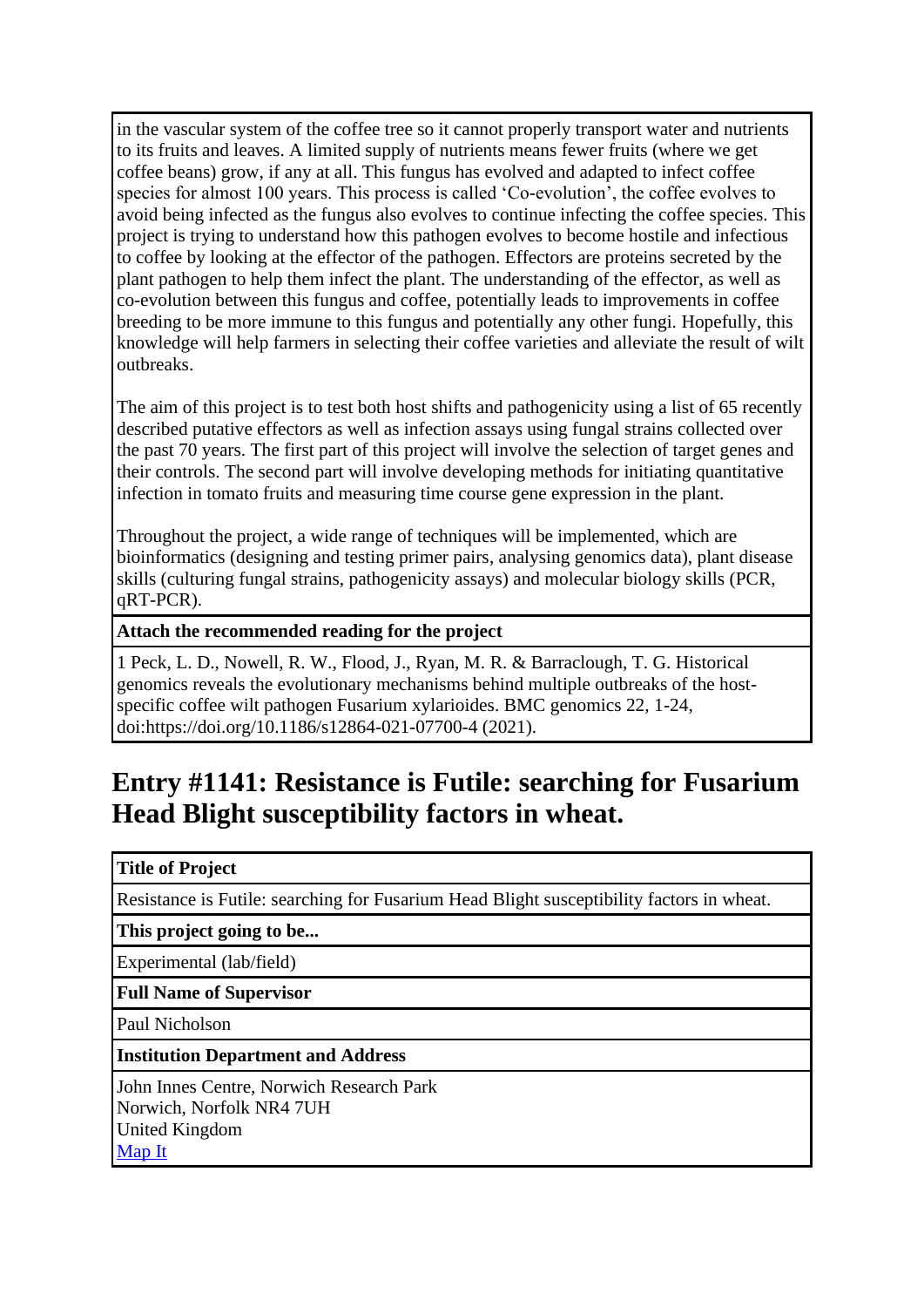#### **Telephone**

01603450000

**Email**

[paul.nicholson@jic.ac.uk](mailto:paul.nicholson@jic.ac.uk)

#### **Position held**

Group leader

#### **Full name of the day to day supervisor and/or arrangements for supervision**

Supervision will be shared between Paul Nicholson and Roshani Badgami (2nd year PhD student). Both PN and RB have office space adjacent to the laboratory. The student will be provided with desk space in the office alongside RB as well as a separate space within the laboratory. The student will have daily contact with both supervisors.

#### **Date of Project Commencement**

15/06/2022

**Duration (weeks)**

10

#### **Brief Description of Project**

Over 24 million tonnes of global wheat crops succumb to a destructive fungal disease known as Fusarium Head blight (FHB) annually. The fungal pathogen, Fusarium graminearum, causes premature spike bleaching and produces mycotoxins that accumulate in grain, directly affecting yield and safety. While there have been decades of research into FHB resistance, developing highly-resistant wheat has been challenging. A promising avenue for achieving host resistance is to identify plant genes permitting pathogen success. These genes are known as susceptibility factors. Deletion or mutation of these susceptibility factors can result in recessive resistance that can be both broad-spectrum and durable.

This 10-week project aims to refine promising FHB susceptibility loci on the chromosome arms 4DS and 7AS. Hexaploid wheat can withstand large deletions in its sub-genomes. Therefore, the student will screen a selection of gamma-irradiated wheat deletion lines with overlapping deletions spanning these loci (lines already sown). This will involve hands-on experience assessing FHB disease progression in the polytunnel and analysing data using R. The extent of the susceptibility factor-containing deletion will be determined by KASP PCRs. This work will refine susceptibility loci to small regions and allow the identification of individual potential candidate genes. Candidate genes will be further elucidated by gene expression analysis of publicly available RNA-seq data. As little is known about host FHB susceptibility factors, this project will help unravel molecular dialogues during hostpathogen interactions and how Fusarium exploits its wheat host. Owing to collaborations of the Nicholson lab with industry, the results will be of immediate benefit for developing robust future wheat varieties.

The project will take place in the Nicholson Lab at the John Innes Centre (JIC), Norwich. The JIC is a centre for cutting-edge research in plant science and microbiology. This project provides a fantastic opportunity to be part of a fun lab in a bustling science community.

**Attach the recommended reading for the project**